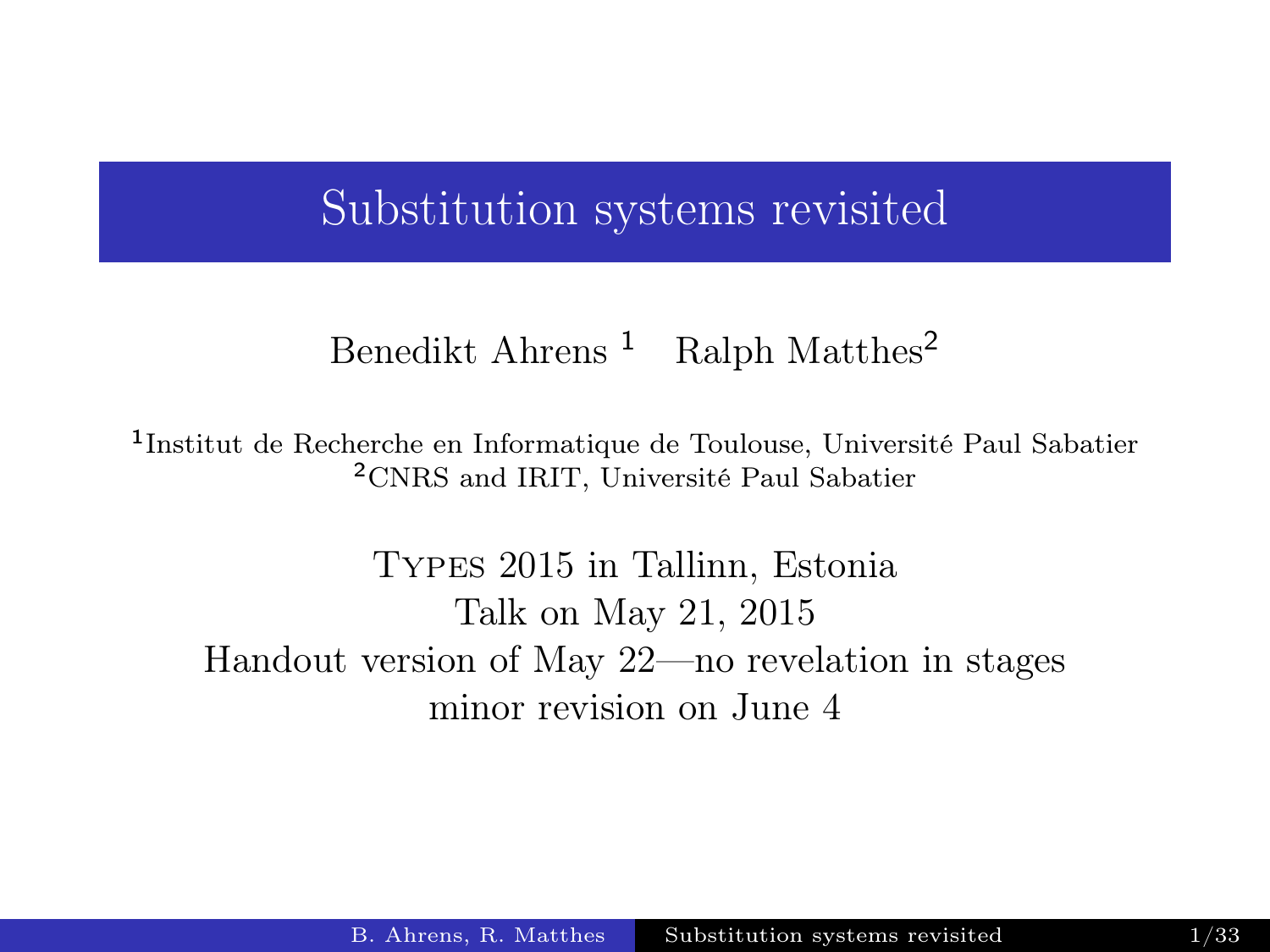[What is substitution?](#page-2-0)

[What are substitution systems?](#page-11-0)

[Some new theoretical results](#page-19-0)

[Formalization in univalent mathematics](#page-24-0)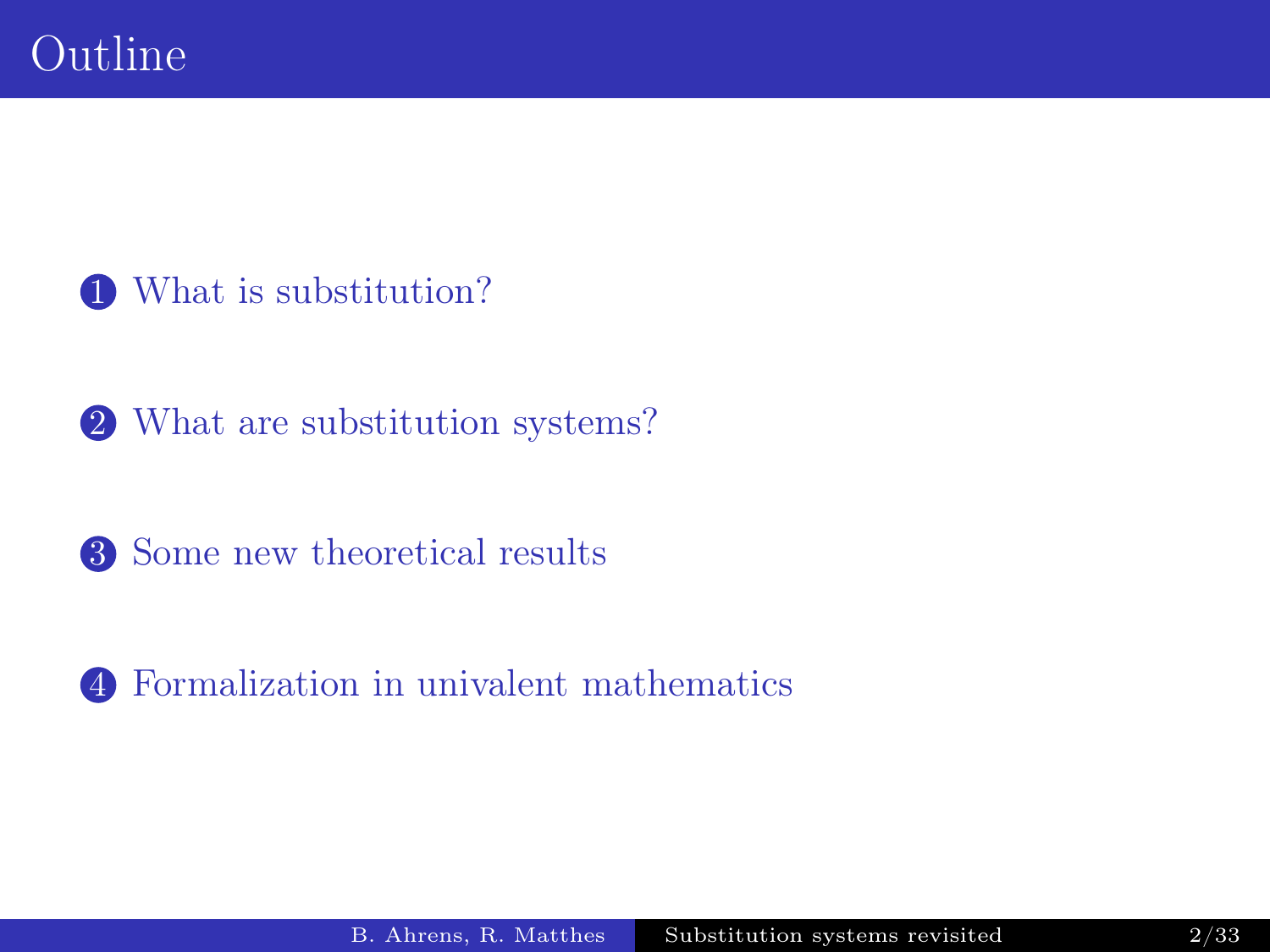#### [What is substitution?](#page-2-0)

#### [What are substitution systems?](#page-11-0)

#### [Some new theoretical results](#page-19-0)

<span id="page-2-0"></span>[Formalization in univalent mathematics](#page-24-0)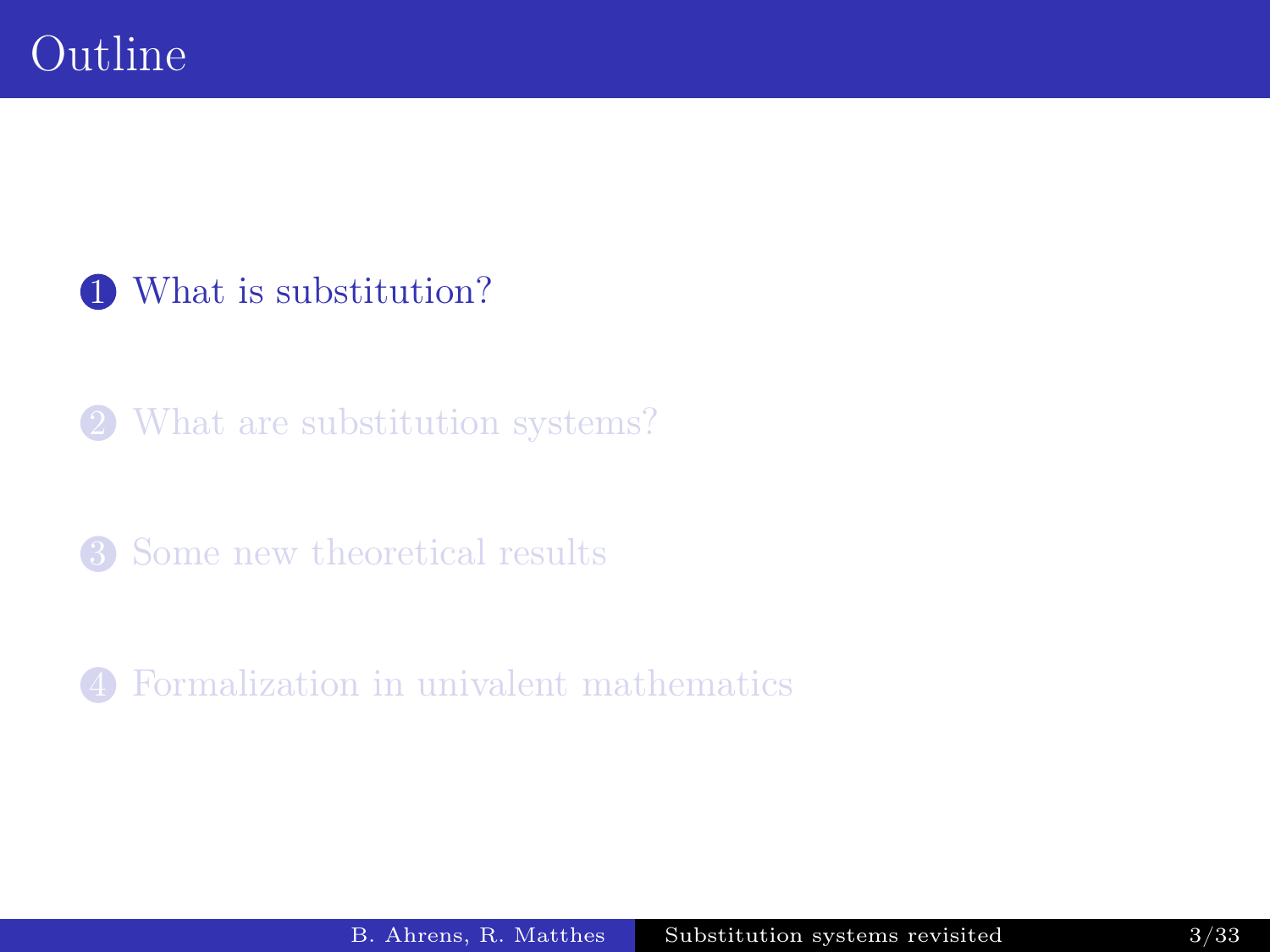Given a first-order signature over some supply of variables, substitution is a homomorphism: the substitution function commutes with all term-forming operations

Notation:

- **TA** for the set of terms over variable supply A (potentially free in the terms)
- $f : A \rightarrow TB$  is called a substitution rule
- $[f] : T\mathcal{A} \to T\mathcal{B}$  is the substitution function for rule f, written post-fix

For  $t$ : TA, the result of the parallel substitution according to  $f$ is thus written as  $t[f]$  and belongs to  $TB$ .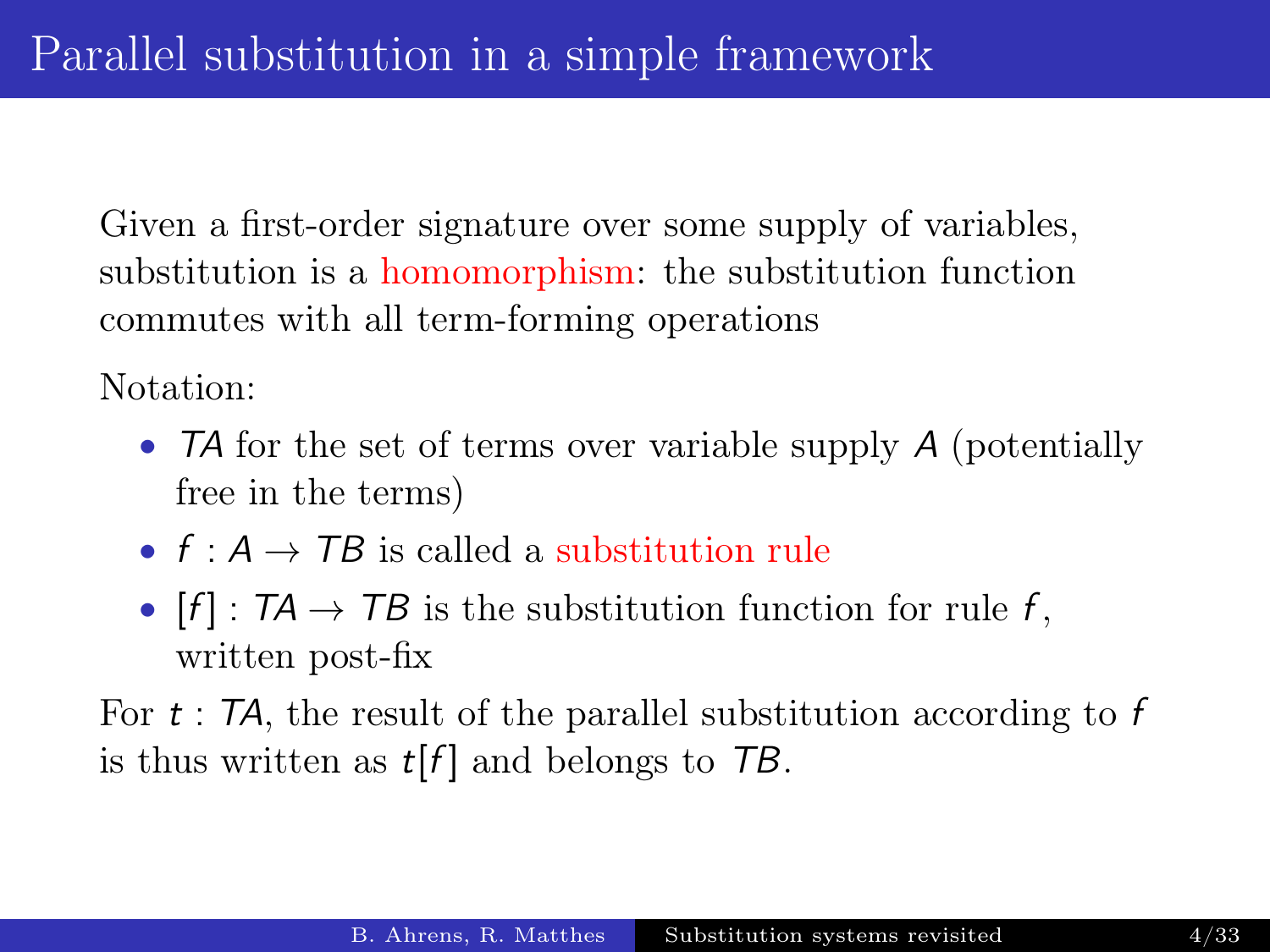Parallel substitution in  $\lambda$ -calculus: same idea, looks up f at variables, should just commute with all term constructors

- $x[f] = fx$
- $(MN)[f] = M[f]N[f]$
- $(\lambda xM)[f] = \lambda x(M[f])$

Of course, this has to be done capture-free:  $x$  not free in any  $f_y$ substituted for a free variable y of M.

Either one restricts the allowed substitution rules f or one builds  $\alpha$ -equivalence into the system.

We are not interested in such low-level details and want to work algebraically / categorically.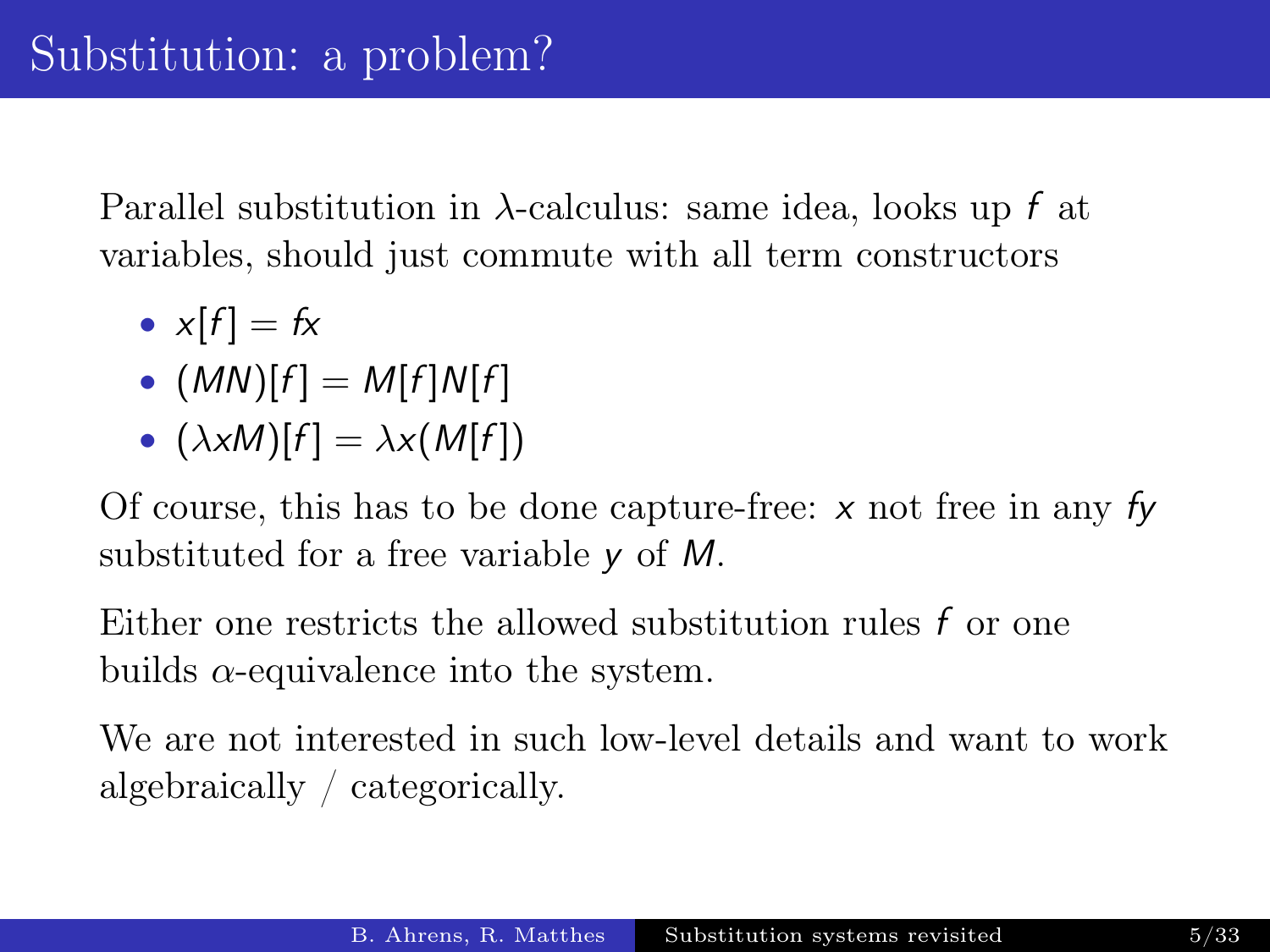# Typed de Bruijn indices

De Bruijn indices solve the problem but are too untyped: what corresponds to the variable supply A in the notation TA?

Rather a typeful version of de Bruijn indices with nested datatypes (Altenkirch & Reus 1999, Bird & Paterson 1999): solve the equation

#### $TA = A + TA \times TA + T(\text{option } A)$

option A is A and one extra element for the name of the variable that may be bound in the  $\lambda$  case—this is locally nameless.

Reference to a more complicated argument in one of the cases is the distinctive feature of nested datatypes.

In 2004, it was quite difficult to define  $T$  as an inductive family in Coq and to program  $t[f]$  by recursion over t. Nested datatypes have been explicitly supported in Coq shortly afterwards (thanks to Christine Paulin).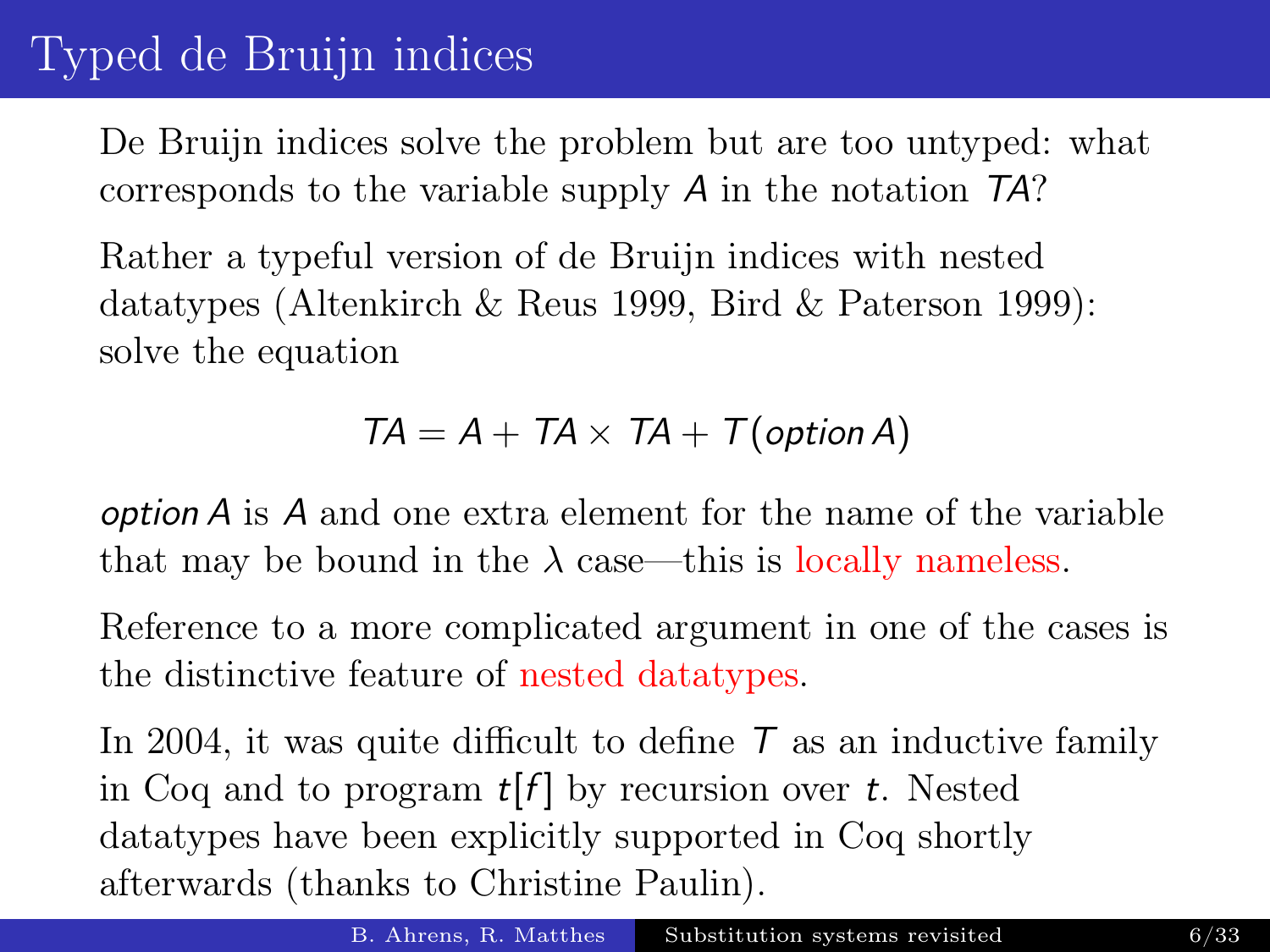Inclusion of variables var :  $A \rightarrow TA$  together with the operation  $\cdot$ [·] yield the signature of a monad with unit  $\eta := \mathbf{var}$  and the monadic "bind" operation given by substitution typed as

$$
\cdot [\cdot] : (A \to TB) \to TA \to TB
$$

The monad laws can be shown to hold.

- a law saying that substitution on variables is look-up
- substituting the term var a for every variable a does not change a term
- a law about the effect of two subsequent substitutions

What do the monad laws have to do with our initial goal of defining substitution as a homomorphism? Application and λ-abstraction are not mentioned in the monad laws.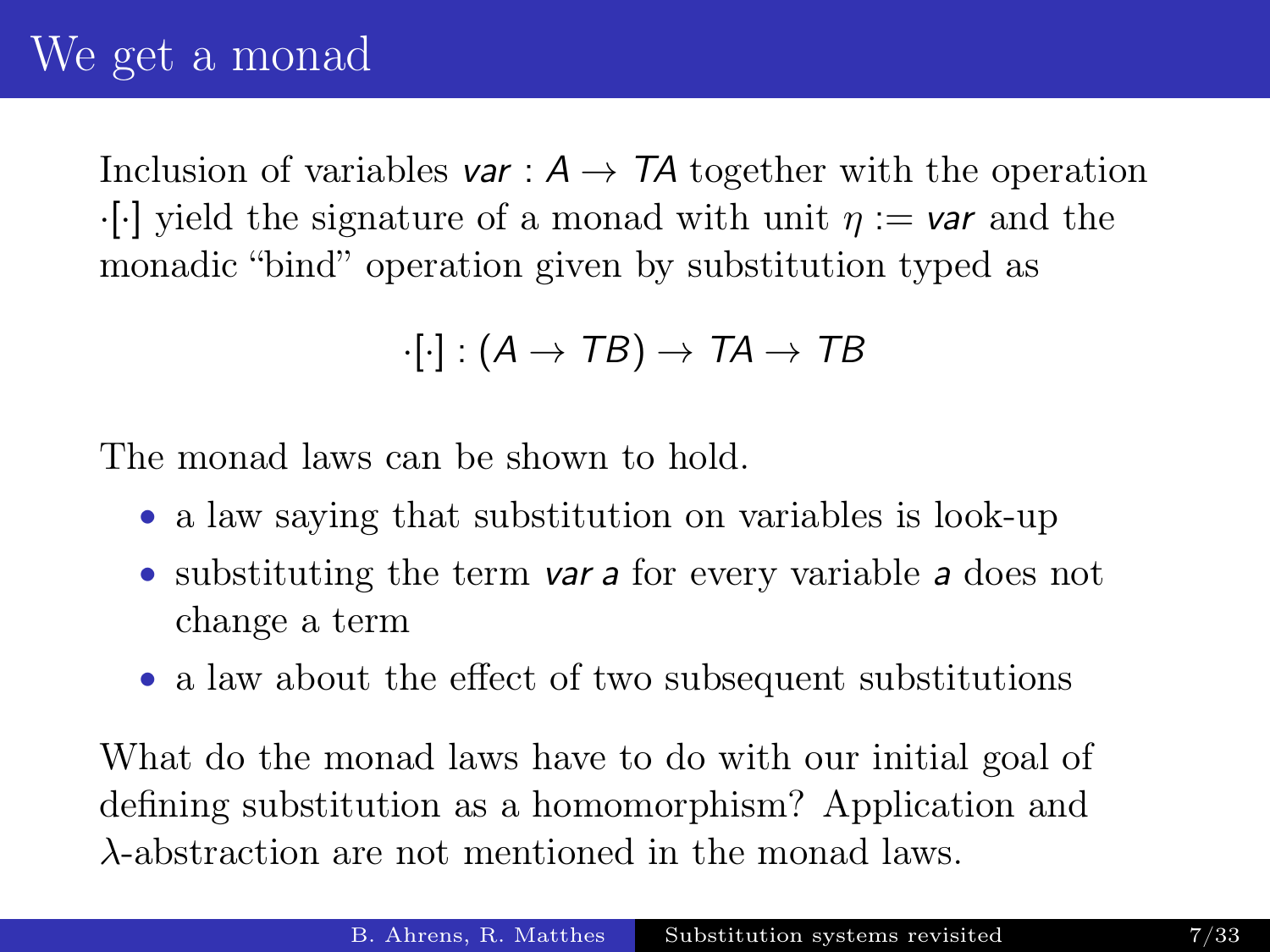# Monad multiplication

Use substitution with  $A := TB$  and  $f := \lambda x^{TB}.x$ .  $\mu := [f] : \mathcal{T}(TB) \to TB$  does what?

In a term whose variables have as names terms over B, replace those names by themselves, but now seen as terms that are "integrated" into the result term.

You have seen this operation in the tutorial by Joachim Kock on Tuesday afternoon. In other words, monad multiplication  $\mu$ removes the cross section between the trunk of the term and the term-like variable leaves.

Substitution is expressed in terms of  $\mu$  and renaming

$$
[f]=\mu\circ Tf,
$$

where, in general, for  $f : A \rightarrow B$ , we write  $Tf : TA \rightarrow TB$  for the renaming of variables names according to f .

Pointwise:  $t[f] = \mu(T f t)$ .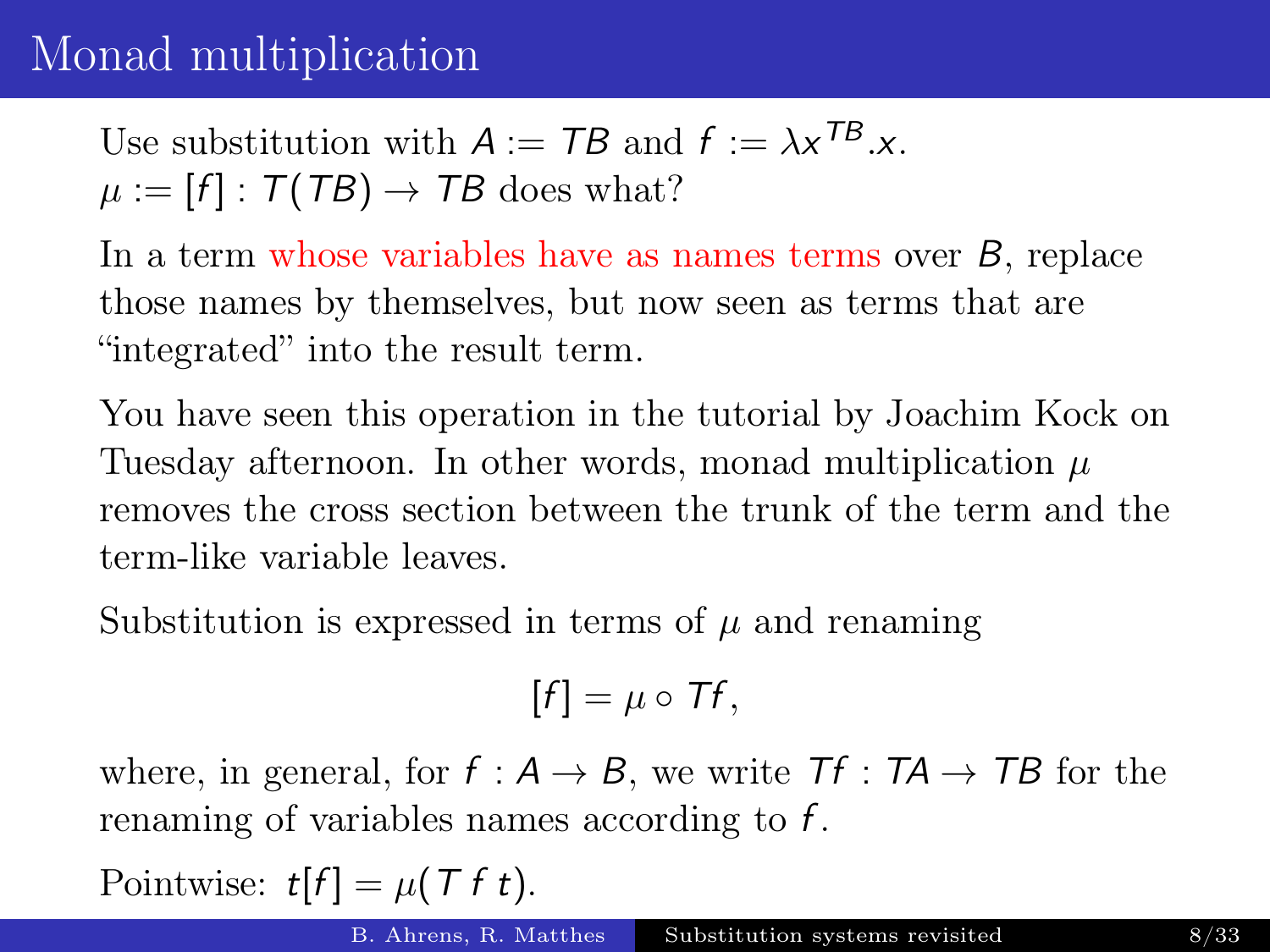# Explicit substitution, explicit flattening

Explicit substitution does not denote the result of carrying out a substitution but the task of doing the substitution. There is an extra constructor for that, like the well-known let  $x := M$ in N that binds x in N.

Forms of explicit substitution:

- delayed substitution: the constructor can be replaced by the result of the intended operation in one step
- small-step semantics: the explicit substitution can be distributed over the term constructors and is executed at the leaves or by way of "garbage collection"; there can be rules that describe the interchange of explicit substitutions.

Analogously, we want an explicit monad multiplication, a constructor of the same type as  $\mu$  that may be evaluated later into a "true" monad multiplication (in the sense of delayed substitution). It "flattens"  $T(TB)$  into TB only formally.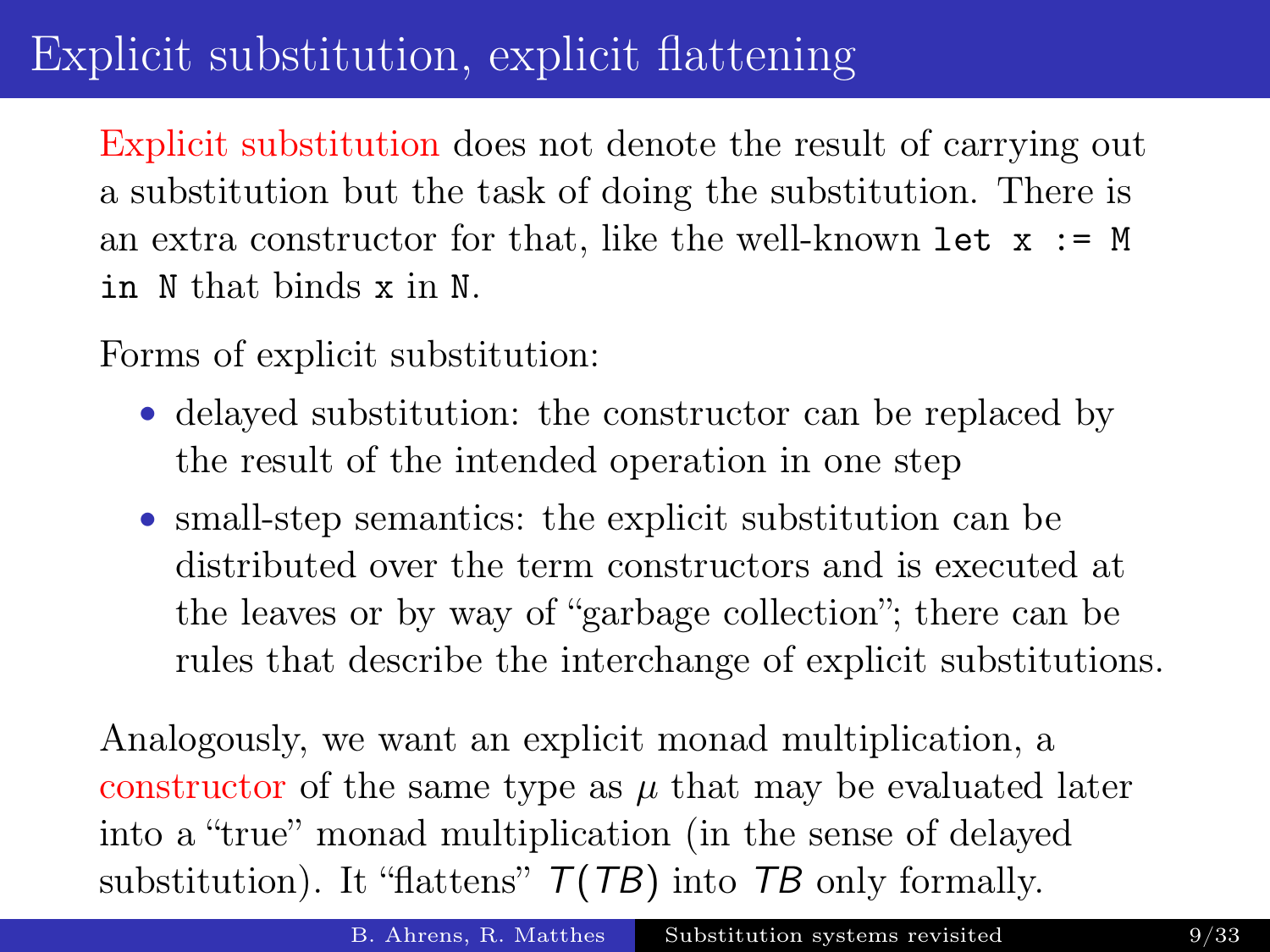We solve the extended equation in  $\mathcal{T}'$ 

#### $T'A = A + T'A \times T'A + T'(\text{option } A) + T'(T'A)$

The constructor for the last summand of type  $T'(T'A) \to T'A$  is the formal / explicit flattening operation. All explicit flattening can be evaluated by a function  $eval : T'A \rightarrow TA$  (T for the usual λ-terms; an example we carried out in our setting for this talk).

 $\mathcal{T}'$  cannot be defined as inductive family in Coq. In Agda, this is possible when assuming Type:Type (Robin Adams tried this out on Tuesday). Renaming with f, written  $T'$ f can be defined in Agda, but not be checked to terminate although this uses only plain iteration (see TCS paper 2005 by Abel, Matthes and Uustalu).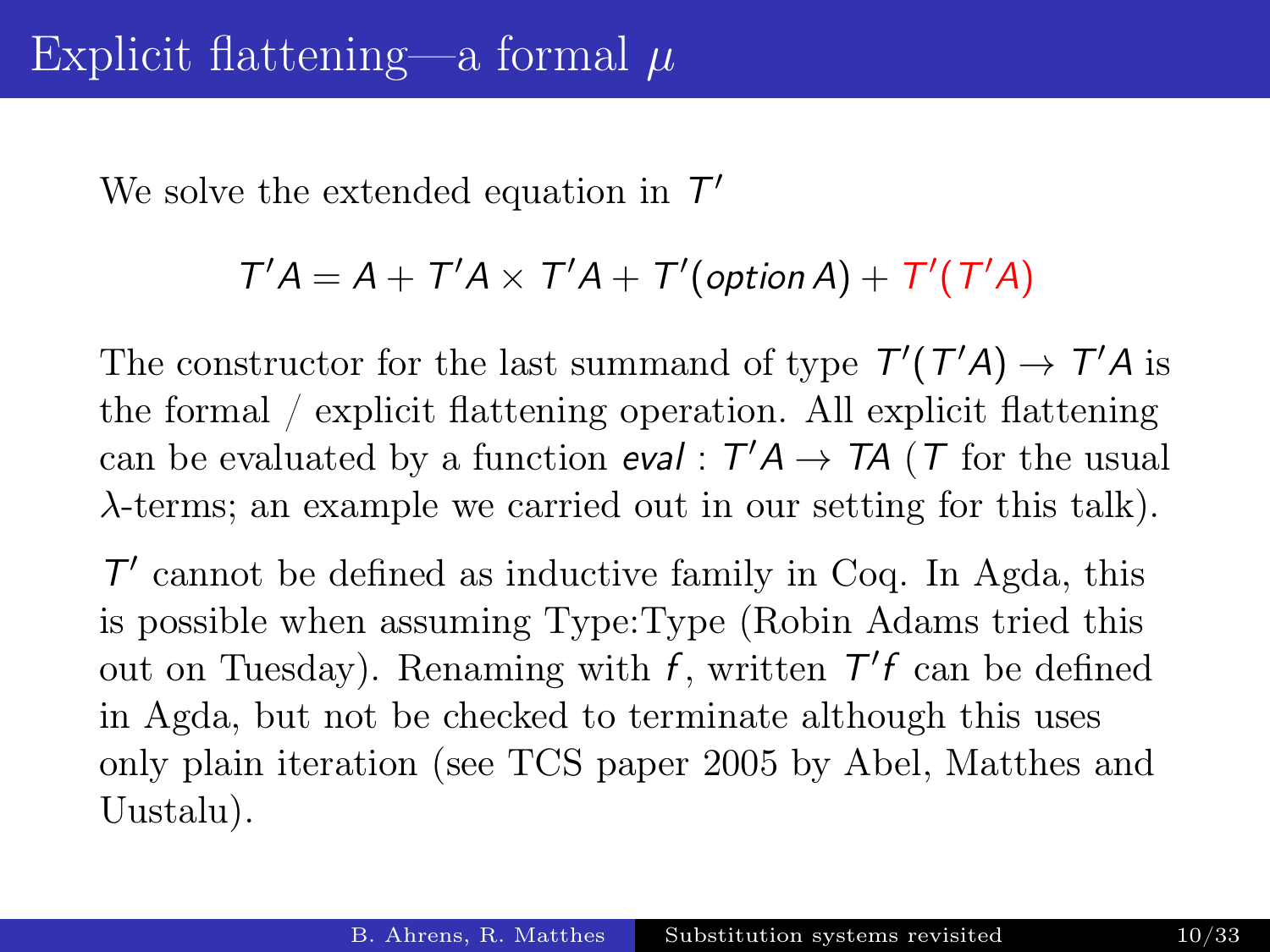We do not insist on having explicit flattening in the syntax of lambda calculi. It is an example of a natural construction that does not only bind a fixed finite number of variables. It is perfectly captured by the monadic take on substitution and also by the heterogeneous substitution systems, recalled and further developed in this talk.

Evaluation of explicit flattening is an example of a morphism of heterogeneous substitution systems, for the first time described in this talk.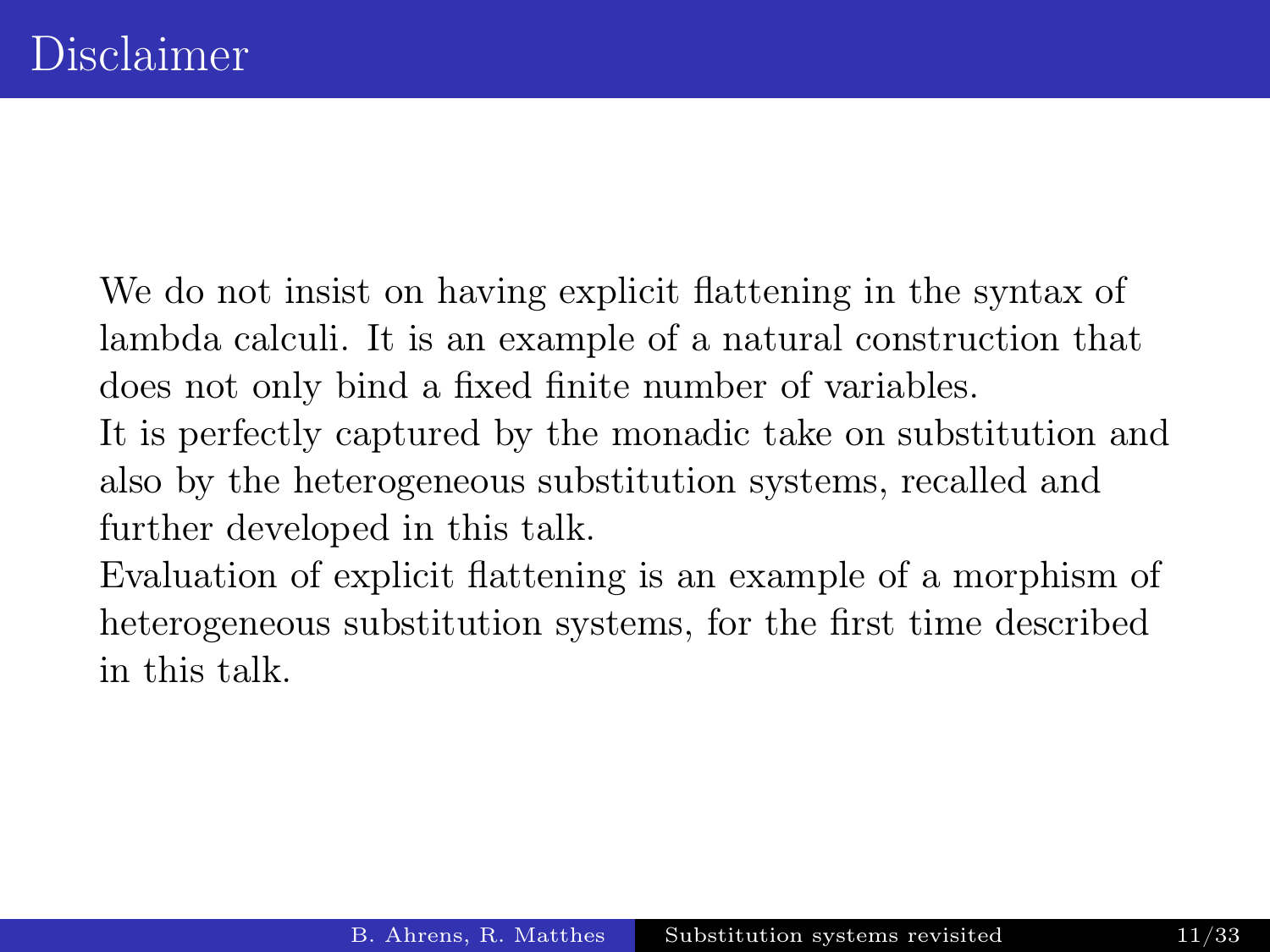#### [What is substitution?](#page-2-0)

#### [What are substitution systems?](#page-11-0)

[Some new theoretical results](#page-19-0)

<span id="page-11-0"></span>[Formalization in univalent mathematics](#page-24-0)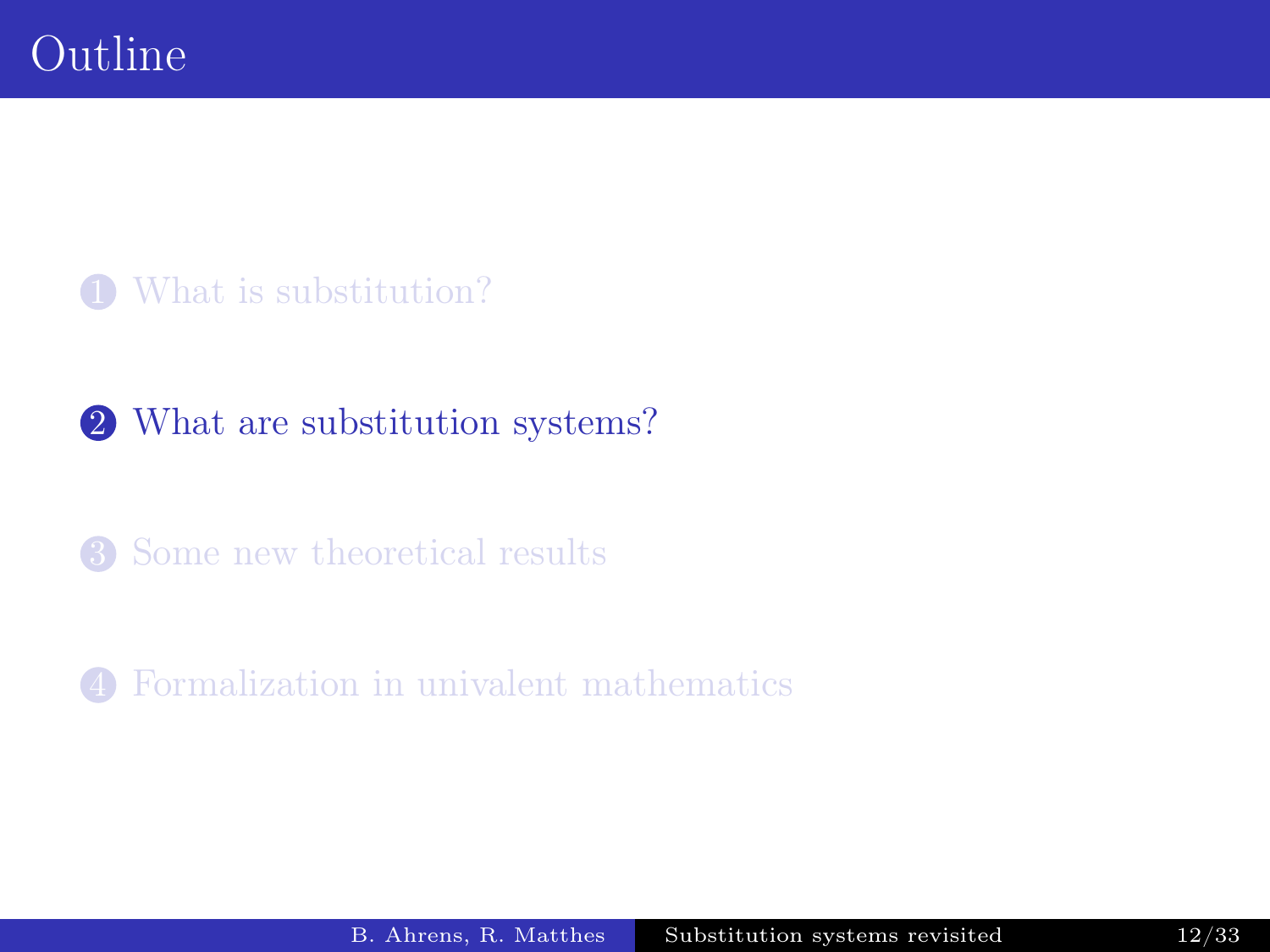## Substitution should be a homomorphism

Tarmo Uustalu and the second author identified a general framework for getting well-behaved substitution in their 2004 TCS paper.

The equations for  $T$  and  $T'$  in the introduction were both of the shape  $TA = A + HTA$ . Without points, this is  $T = Id + HT$ . From right to left, the solution consists of variable inclusion  $\eta: \mathsf{Id} \to \mathcal{T}$  and an H-algebra  $\tau: \mathsf{HT} \to \mathcal{T}$ .

We think of this data properly in categorical terms: Let  $\mathcal C$  be a category with finite coproducts (one may think of Set), T an endofunctor on  $\mathcal C$  and  $H$  an endofunctor on  $[\mathcal C, \mathcal C]$ .

Monad multiplication  $\mu : \mathcal{T} \cdot \mathcal{T} \rightarrow \mathcal{T}$  is then required to fulfill  $\mu \circ \eta \cdot \mathcal{T} = id_{\mathcal{T}}$  (the first monad law) and

$$
\mu \circ \tau \cdot \tau = \tau \circ H\mu \circ \theta
$$

with a given natural transformation  $\theta : HT \cdot T \rightarrow H(T \cdot T)$ .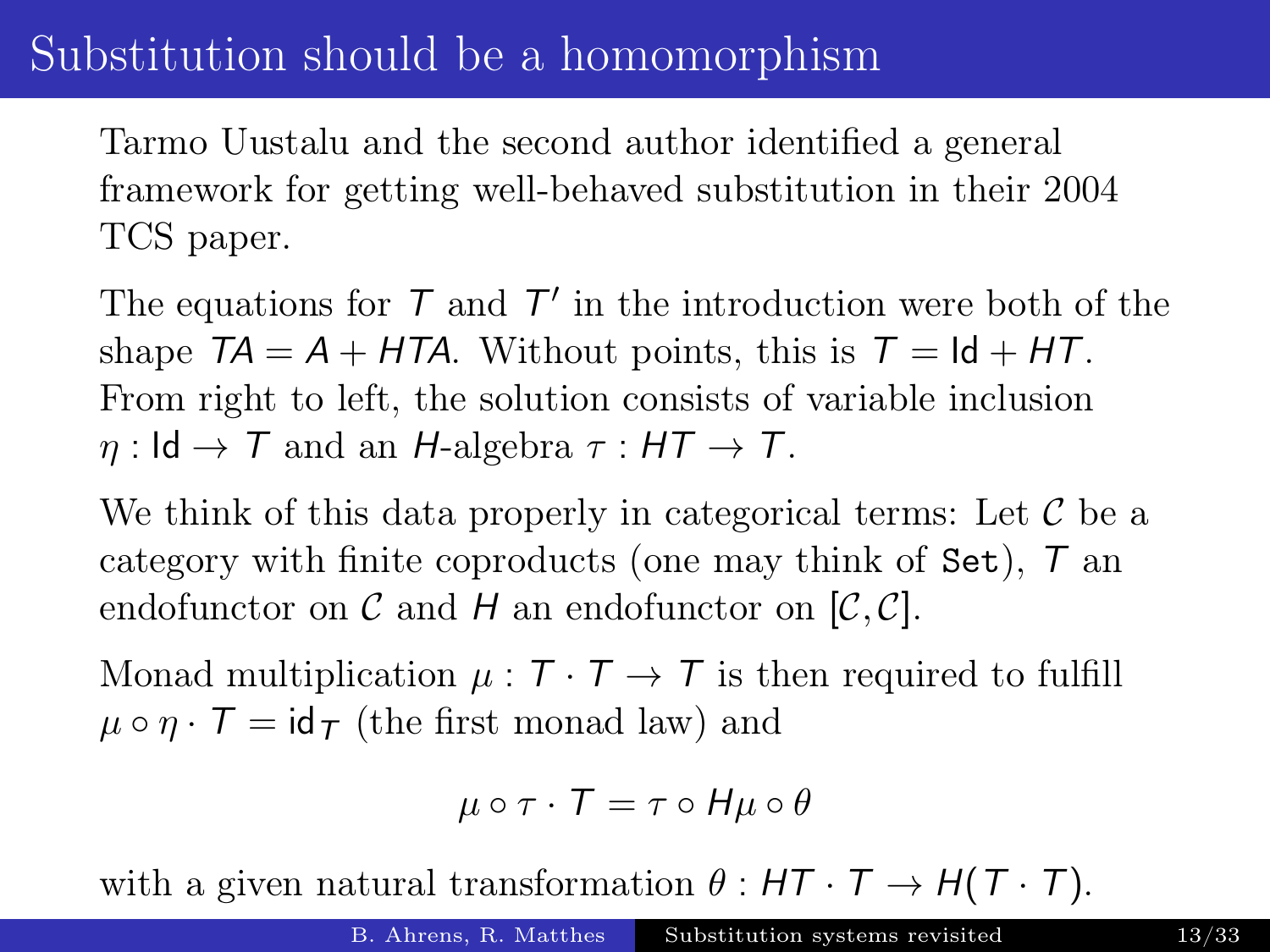#### What is  $\theta$ ?

In the 2004 TCS paper,  $\theta$  is part of a "strength-like datum" that can be constructed for each term constructor individually, corresponding to  $H$  being a sum / coproduct of  $H_i$ .

Case  $HTA = TA \times TA$  assuming finite products in C: The type of  $\theta$  applied to A is  $(HT \cdot T)A \rightarrow H(T \cdot T)A = T(TA) \times T(TA) \rightarrow T(TA) \times T(TA),$ and  $\theta$  can be set to the identity. This corresponds to the triviality of first-order operations in substitution.

Case  $HTA = T(\text{option }A)$ , i.e.,  $HT = T \cdot \text{option}$ .  $HT \cdot T \rightarrow H(T \cdot T) = T \cdot option \cdot T \rightarrow T \cdot T \cdot option$ . It suffices to get from *option*( $TA$ ) to  $T(\text{option } A)$ . This is the usual lifting operation needed for substitution on  $\lambda$ -abstraction.

Case  $HTA = T(TA)$  for explicit flattening, i.e.,  $HT = T \cdot T$ . Requires  $\theta$  from  $T^3$  to  $T^4$  with four possibilities of extending  $\eta: \mathsf{Id} \to \mathcal{T}$  to this type. The "right one" is  $\theta = \mathcal{T} \cdot \eta \cdot \mathcal{T}^2$ .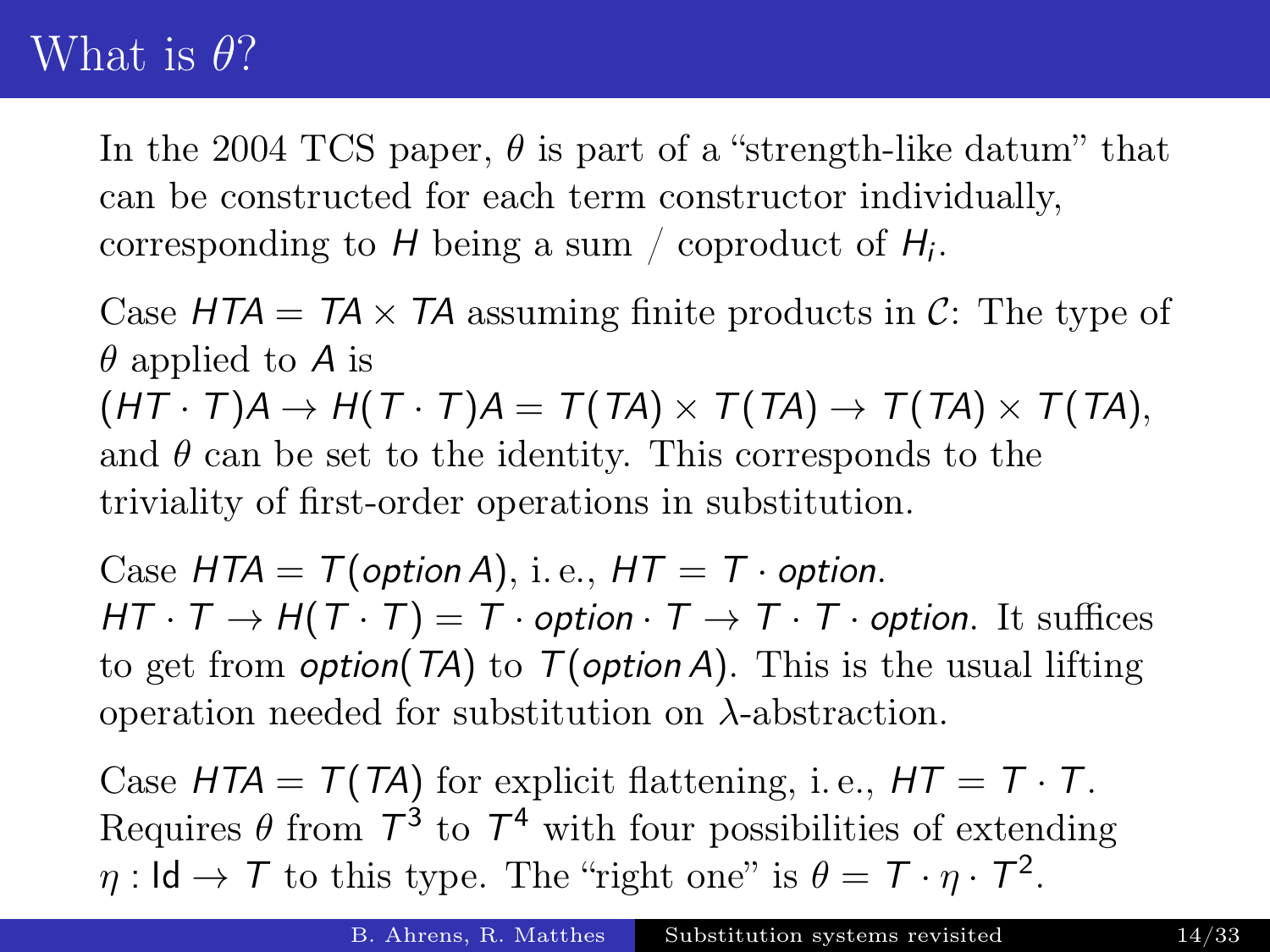# The truth about  $\theta$

θ of the previous slide is just the family member  $θ_{τ,(τ,\eta)}$  of a natural transformation  $\theta$  :  $(H-) \cdot U \sim \rightarrow H(- \cdot U \sim)$  between functors  $[\mathcal{C}, \mathcal{C}] \times \mathsf{Ptd}(\mathcal{C}) \rightarrow [\mathcal{C}, \mathcal{C}]$  with  $\mathsf{Ptd}(\mathcal{C})$  the category of pointed functors, whose objects are endofunctors Z of C together with a "point"  $e : \mathsf{Id} \to \mathsf{Z}$ . The most typical example is just  $(T, \eta)$ , as used for the instance on the previous slide. The functor  $U$  "forgets" the point.

 $\theta$  has to be compatible with the monoid structure in its second argument (giving rise to two equational laws).

In our example of  $HT = T^2$ , the type of  $\theta_{X,(Z,e)}$  is  $X \cdot X \cdot Z \rightarrow X \cdot Z \cdot X \cdot Z$  which suggests the definition  $\theta_{X,(Z,e)} := X \cdot e \cdot X \cdot Z$  and excludes all other possibilities of the previous slide that were possible for the special case  $\theta_{\tau,(\tau,\eta)}$ .

The other examples can be extended to this parameterized situation without problems, see p. 165 of the 2004 TCS paper.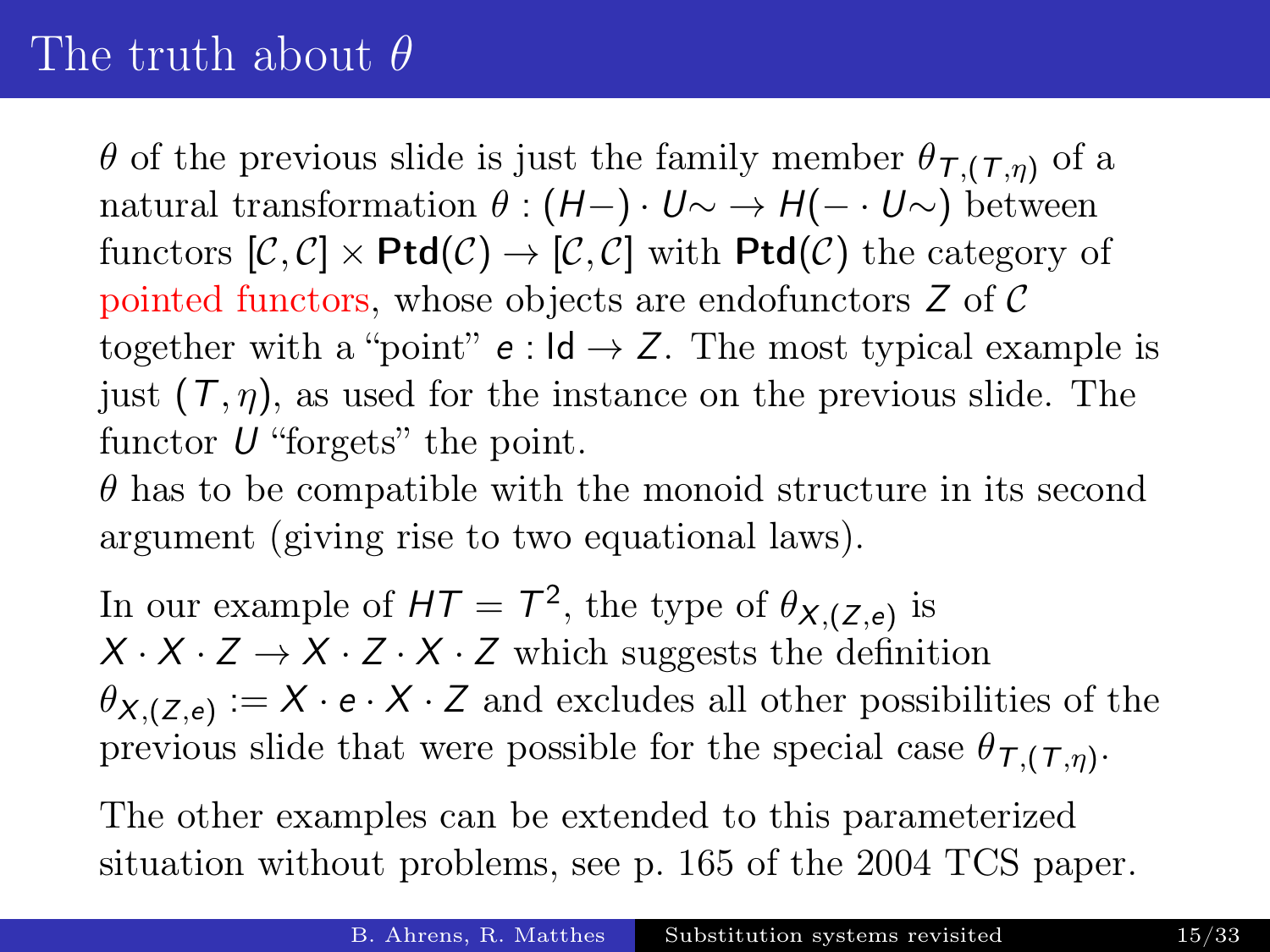#### Definition of substitution system

Given the parameters H and  $\theta$ , the data T,  $\eta$  and  $\tau$  forms a heterogeneous substitution system w.r.t. H and  $\theta$  (an hss $(H, \theta)$ ) iff for every  $Ptd(\mathcal{C})$ -morphism  $f:(Z,e) \to (T,\eta)$ , there exists a unique  $[\mathcal{C}, \mathcal{C}]$ -morphism  $h : \mathcal{T} \times \mathcal{Z} \rightarrow \mathcal{T}$ , denoted  $\{f\}$ , satisfying



In equations:

•  $h \circ \eta \cdot Z = Uf$ 

• 
$$
h \circ \tau \cdot Z = \tau \circ Hh \circ \theta_{T,(Z,e)}
$$

f is a  $Ptd(\mathcal{C})$ -morphism means that its underlying  $\mathcal{C}$ -morphism Uf satisfies Uf  $\circ e = \eta$  (Uf compatible with the points e and  $\eta$ ).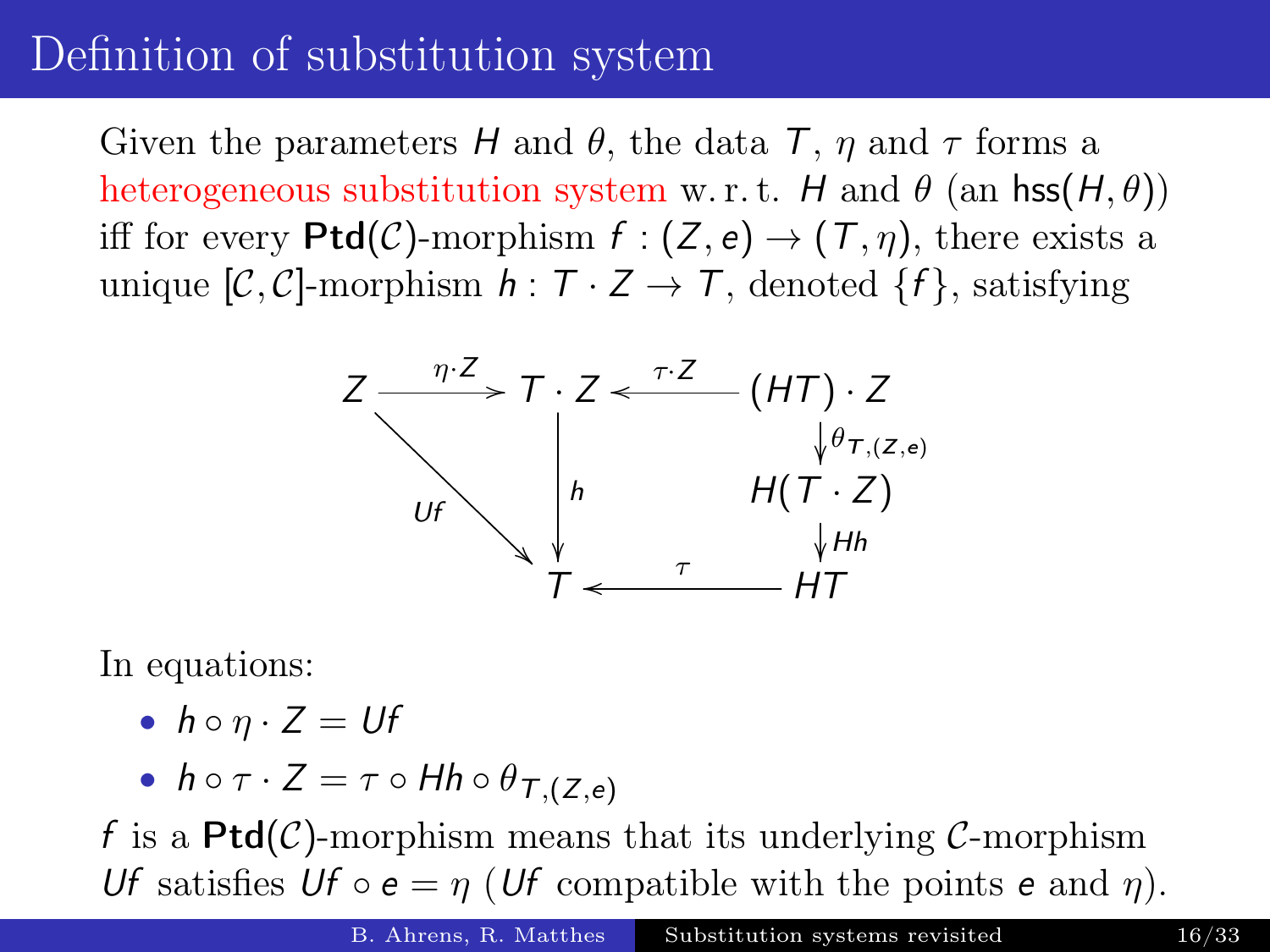### Getting back monad multiplication

The identity on  $\mathcal T$  is compatible with  $\eta$ , hence yields a **Ptd**(C)-morphism  $id_{(\mathcal{T}, \eta)}$  from  $(\mathcal{T}, \eta)$  to itself. Then, in an hss,

$$
\mu := \{\mathsf{id}_{(\mathcal{T},\eta)}\} : \mathcal{T} \cdot \mathcal{T} \to \mathcal{T}
$$

fulfills the equations we asked for in the first place.

From the uniqueness of the substitution operation, we can deduce that

$$
\{\}: \mathsf{Ptd}(-,(\mathcal{T},\eta)) \to [\mathcal{C},\mathcal{C}](\mathcal{T}\cdot U-, \mathcal{T})
$$

is a natural transformation. Its most prominent instance is:

$$
\{f\} = \mu \circ T \cdot Uf : T \cdot Z \to T
$$

Compare this with the usual situation in a monad recalled before:

$$
[f] = \mu \circ Tf : TA \to TB
$$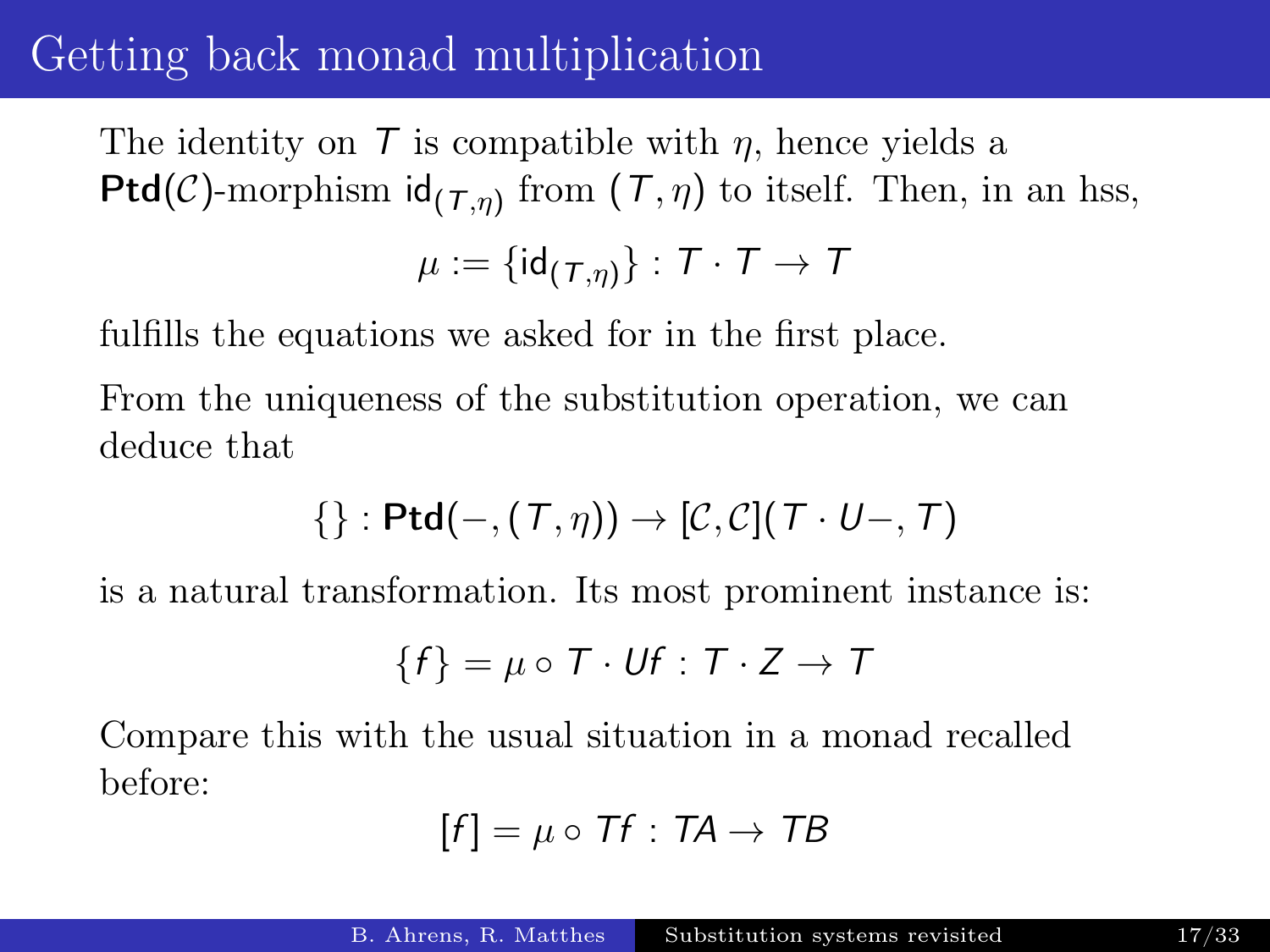The notion of hss does not require  $\tau$  to be the support of an initial algebra! TA does not necessarily denote the wellfounded terms over the signature described by H. Like in Haskell, it could also be the greatest fixed-point, including the non-wellfounded expressions. The notion of hss is not limited to any of these two cases and must not be limited to them, in order to accommodate our example of evaluation of explicit flattenings.

Main theorem of 2004 TCS paper: every hss gives rise to a monad via  $\mu := \{\mathsf{id}_{(T,n)}\}.$ 

The proof very much exploits the unicity of the substitution operation  $\{f\}$  for two different choices of f (with different types).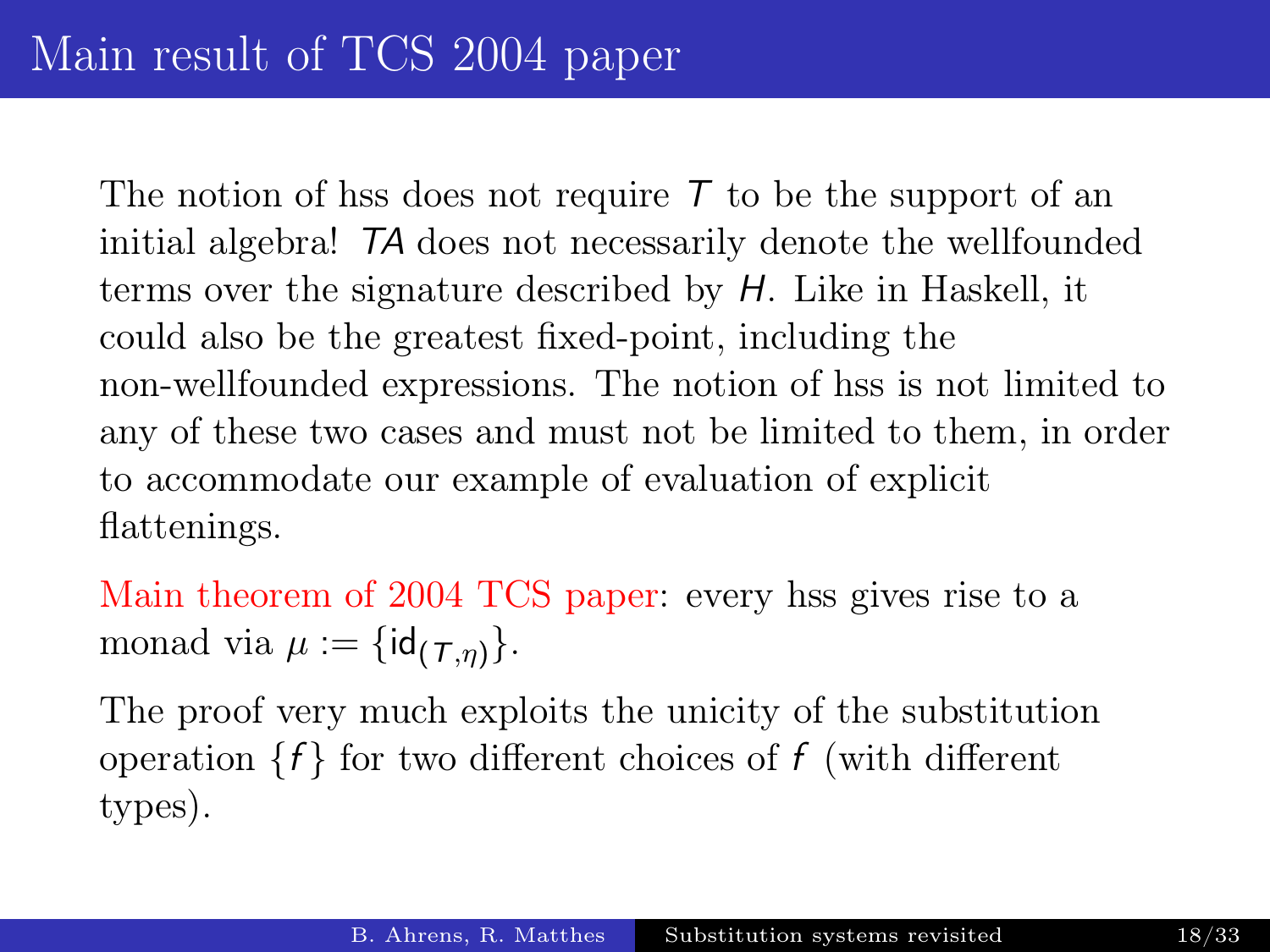### About initial and final solutions

Further main results of TCS 2004 paper (sketchy presentation):

- If there is an initial  $(\mathsf{Id} + \mathsf{H}-)$ -algebra and (technical condition) one can form right Kan extensions for  $[\mathcal{C}, \mathcal{C}]$ -elements, then the structure map of this algebra gives rise to an hss.
- If there is a final  $(\mathsf{Id} + \mathsf{H}-)$ -coalgebra, then the inverse of its structure map gives rise to an hss.

In the initial case, this operation uses generalized iteration of Bird and Paterson. One may argue that the defining equations for  ${f}$  are already the definition: the operation is determined pointwise, but the intricate recursive call pattern needs justification—as provided by the scheme of Bird and Paterson. In the final case, proper corecursion is needed, but a Haskell programmer might still argue that the defining equations for  ${f}$  are the definition. But, of course, we want to be sure that the algorithm is productive.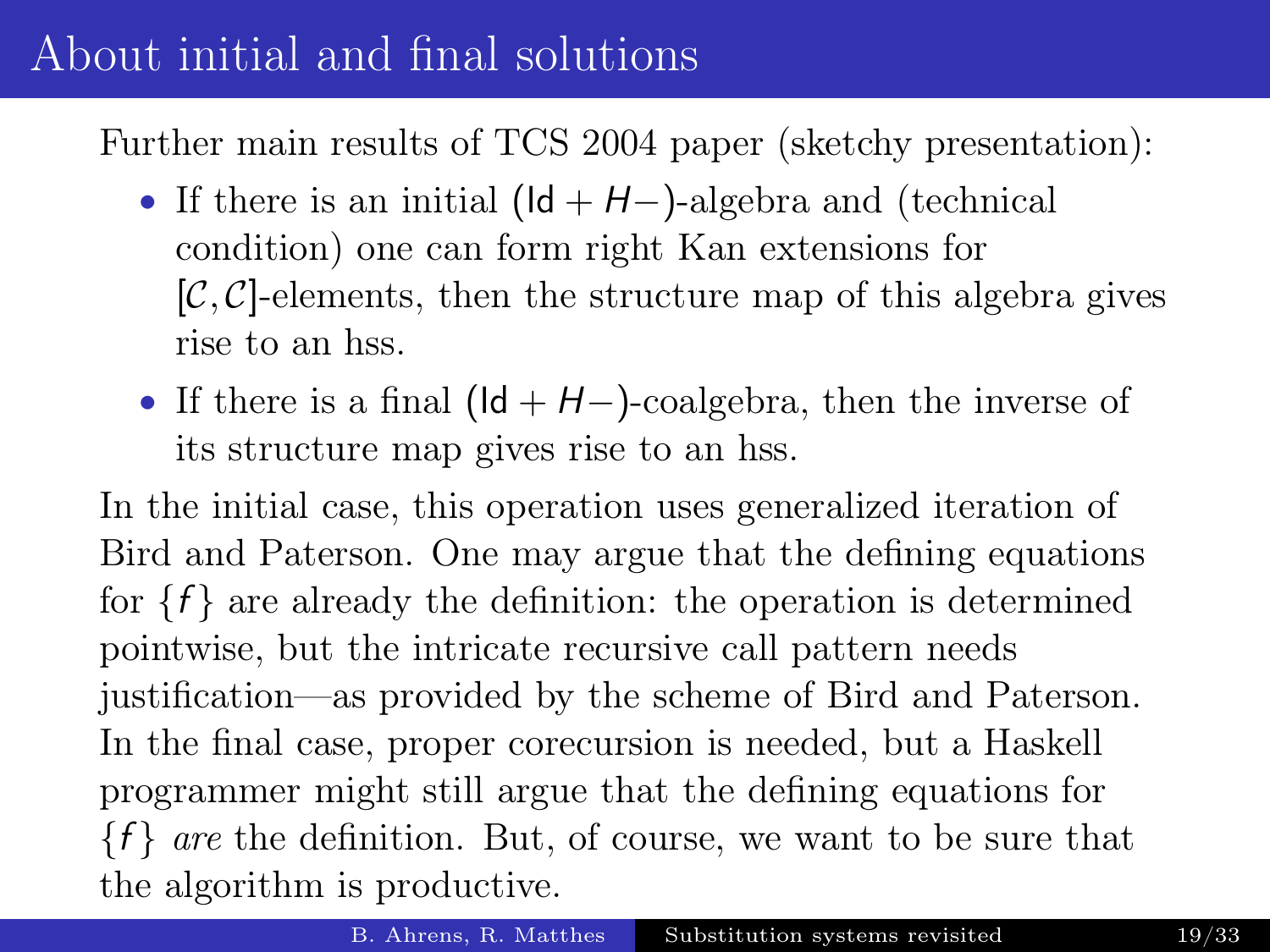[What is substitution?](#page-2-0)

[What are substitution systems?](#page-11-0)

[Some new theoretical results](#page-19-0)

<span id="page-19-0"></span>[Formalization in univalent mathematics](#page-24-0)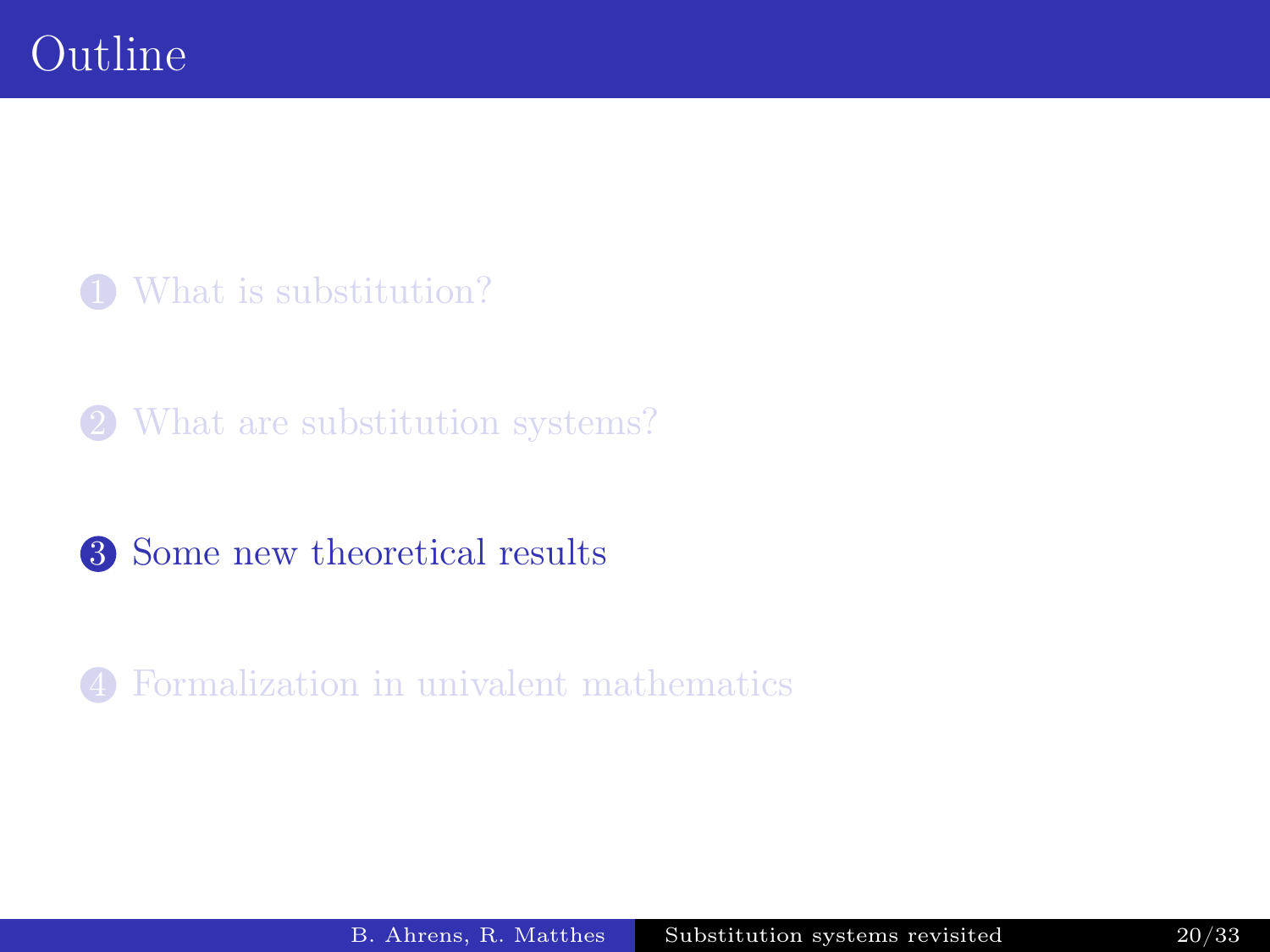#### Organizing the hss into a category

The following natural question was left out from the TCS 2004 paper: do the heterogeneous substitution systems form the objects of a category of interest?

The data for an  $\mathsf{hss}(H,\theta)$  contains a pointed morphism  $(\mathcal{T}, \eta)$ and an H-algebra  $\tau$ . So, a morphism from  $(T, \eta, \tau, \{\})$  to  $(T', \eta', \tau', \{\})$  ought to be a natural transformation  $\beta : T \to T'$ that respects the points and the algebra structures and additionally "commutes" with the substitution operations. Technically, this means that the following diagrams commute:

$$
\begin{array}{ccc}\n\operatorname{Id} & \xrightarrow{\eta} & \tau & \text{HT} \xrightarrow{\tau} & \tau & \tau \cdot Z \xrightarrow{\{f\}} & \tau \\
\uparrow{\beta} & \downarrow{\beta} & \downarrow{\beta} & \downarrow{\beta} & \text{BZ} \\
\uparrow{\gamma'} & \uparrow{\gamma'} & \text{HT'} \xrightarrow{\tau'} & \text{T'} & \text{CZ} \\
\downarrow{\beta} & \uparrow{\gamma'} & \downarrow{\gamma'} & \text{CZ} \\
\downarrow{\beta} & \downarrow{\beta} & \downarrow{\beta'}\n\end{array}
$$

 $(\beta^+$  is  $\beta$  seen as a **Ptd**(*C*)-morphism thanks to the first rule.)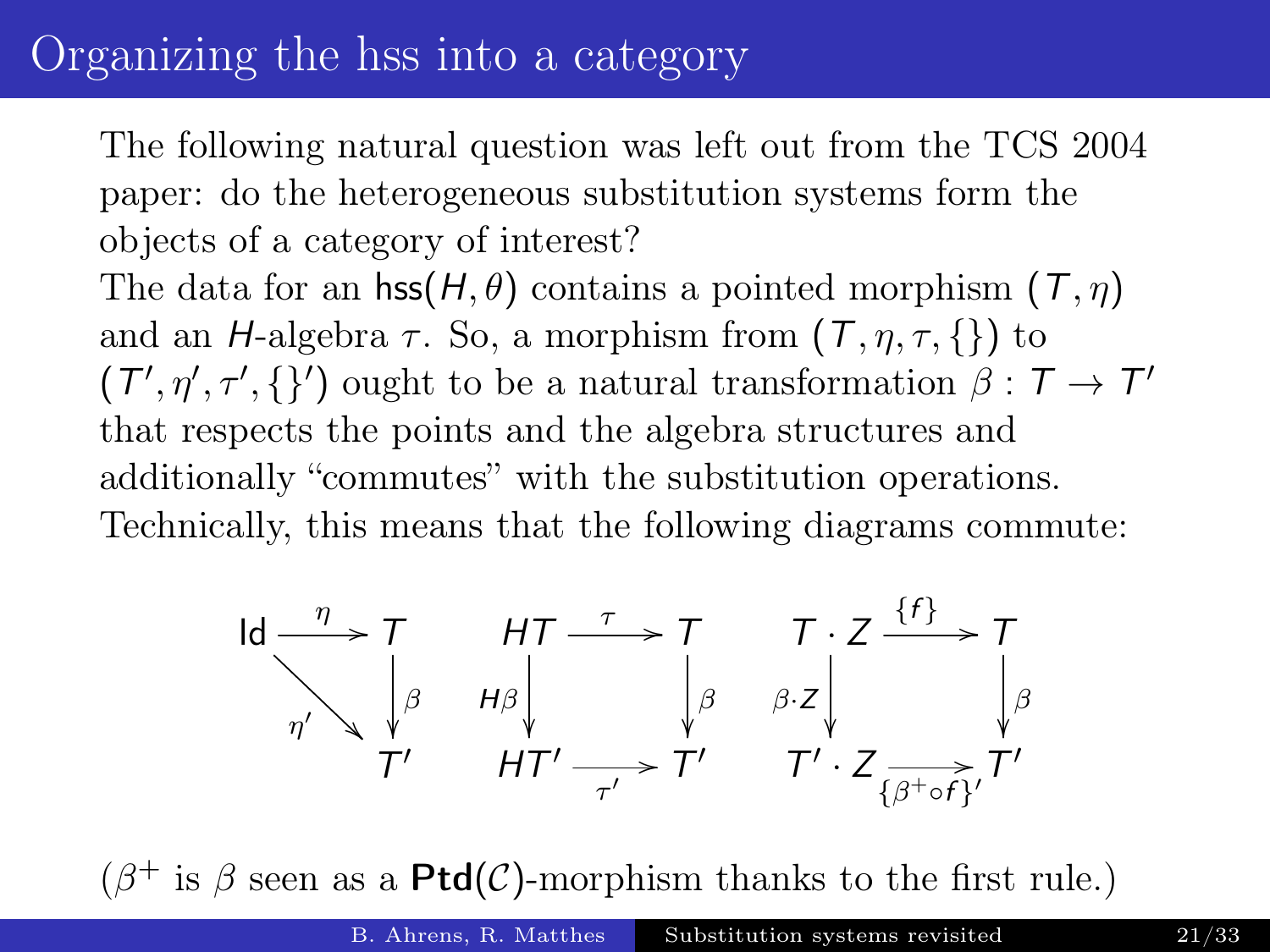The map from heterogeneous substitution systems to monads given by the main theorem of the 2004 paper is the object map of a functor  $\mathsf{hss}(H,\theta) \to \mathsf{Mon}(\mathcal{C})$ .

The morphism map does not transform its argument  $\beta$ . One only verifies that it is even a monad morphism. The proof is easy by instantiating f to  $id_{(T,\eta)}$  as before and by using  $\{\beta^+\} = \mu' \circ \mathcal{T}' \cdot \beta$  (which follows from naturality of  $\{\}$ ' as before).

Of course, the monads do not express the algebraic structure, so our functor into monads may forget data and will thus not be full. But it is faithful.

We are now leaving the implemented part of the new results.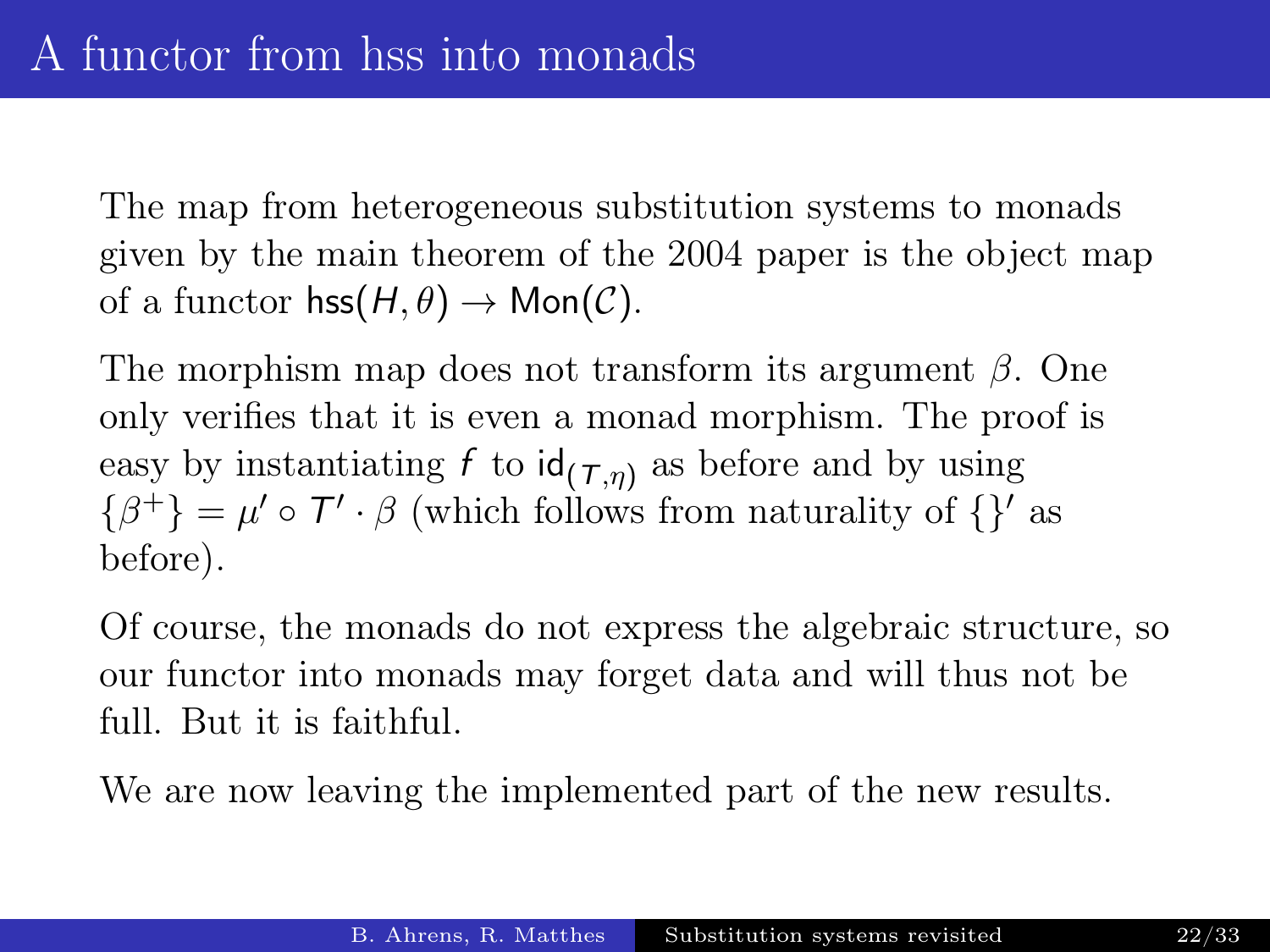Recall the "old" theorem: If there is an initial  $(\mathsf{Id} + \mathsf{H}-)$ -algebra and one can form right Kan extensions for  $[\mathcal{C}, \mathcal{C}]$ -elements, then the structure map of this algebra gives rise to an hss.

Under the same conditions, we can even show that we obtain an initial object in the category  $\mathsf{hss}(H,\theta)$ . To show this, we used the general fusion law of Bird and Paterson 1999 that is justified through right Kan extensions.

As an aside: syntactic readings of those results of Bird and Paterson were crucial for the analysis of a variety of (co)iteration schemes on nested datatypes in the TCS 2004 paper of Abel, Matthes and Uustalu. The non-functional properties (termination) were there, but no computer support for the verification of functional properties, which are provided through the results reported here.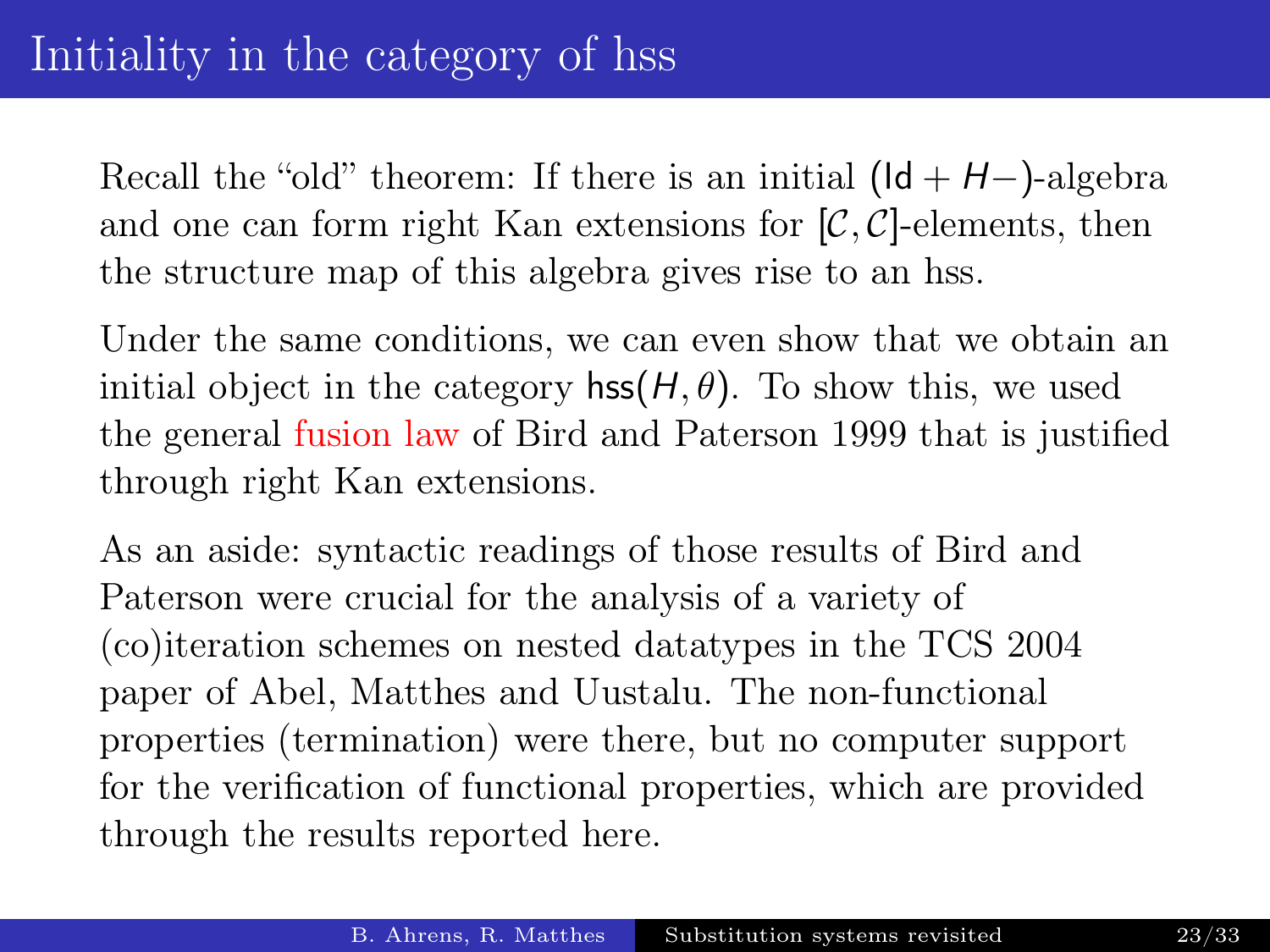Recall the  $\lambda$ -terms with explicit flattening given by the equation

#### $T'A = A + T'A \times T'A + T'(\text{option } A) + T'(T'A)$

We want to evaluate these terms by a morphism  $eval : T' \rightarrow T$ that should come from initiality. We therefore have to equip the smaller syntactic domain  $\tau$  with a substitution operation concerning the richer signature corresponding to  $T'$ . In particular, as part of the hss object, we have to give an algebra structure for the richer signature and then prove properties dictated by hss. This heterogeneous substitution system does not stem from an initial algebra nor a final coalgebra. By the initiality theorem, there is then a unique hss morphism from the canonical hss for  $T'$  to this specific hss for  $T$ , our eval operation.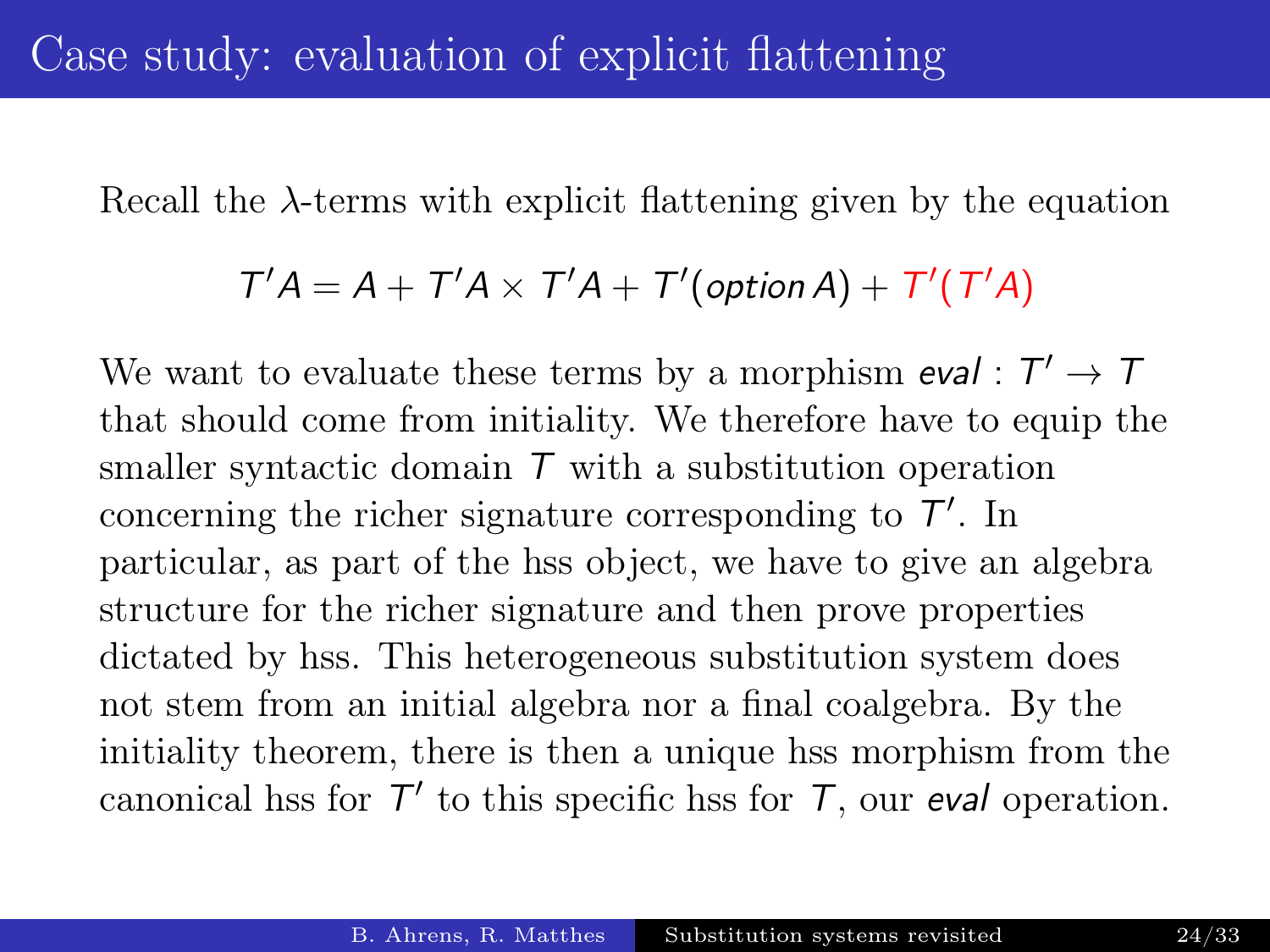[What is substitution?](#page-2-0)

[What are substitution systems?](#page-11-0)

[Some new theoretical results](#page-19-0)

<span id="page-24-0"></span>[Formalization in univalent mathematics](#page-24-0)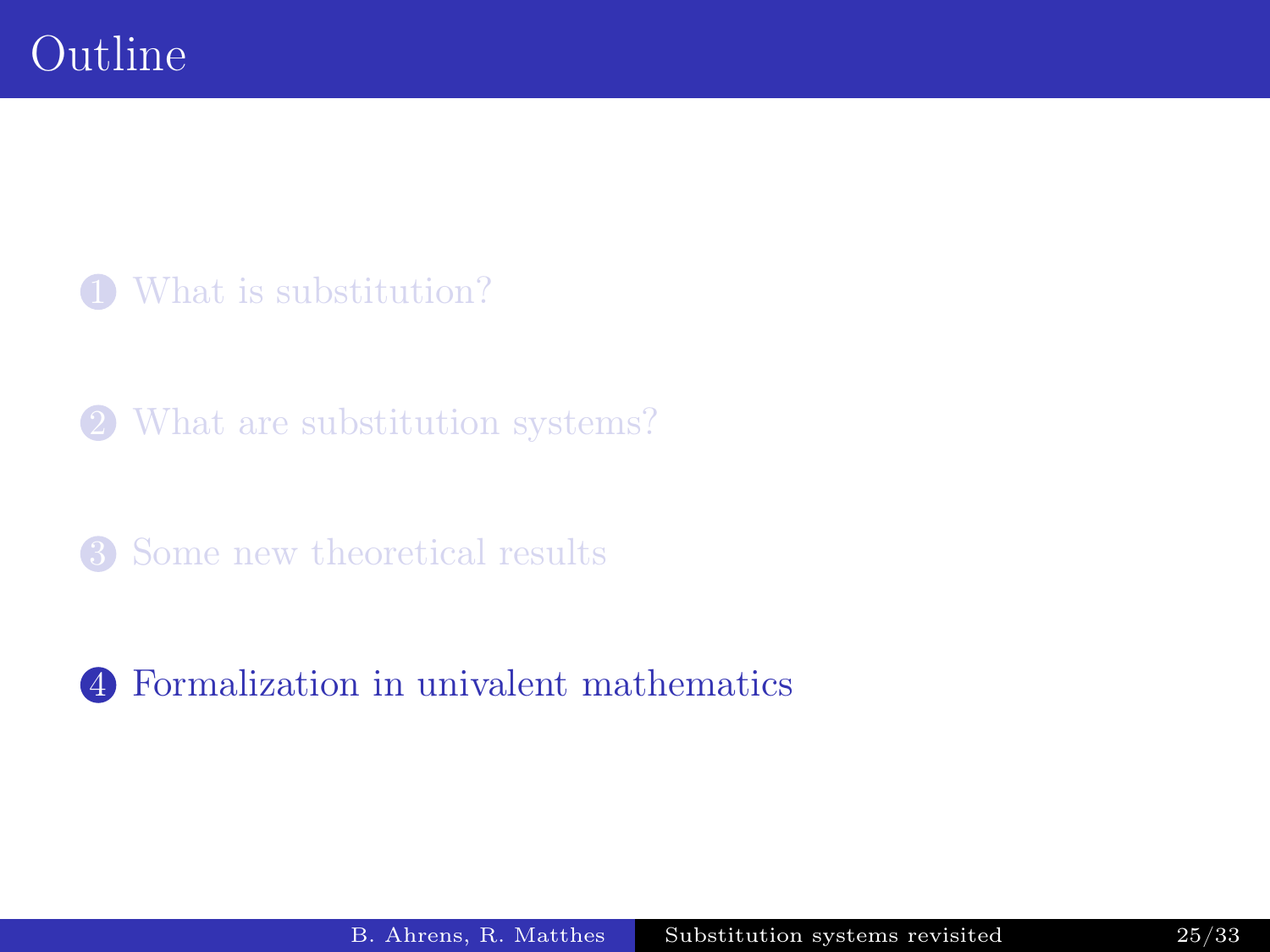- Library of "univalent mathematics"
- Based on the Coq proof assistant
- Restriction to MLTT, the core of CIC, in particular no use of general inductive types, no records
- No HITs—propositional truncation implemented via impredicativity
- Lack of resizing rules in Coq is remedied by Type : Type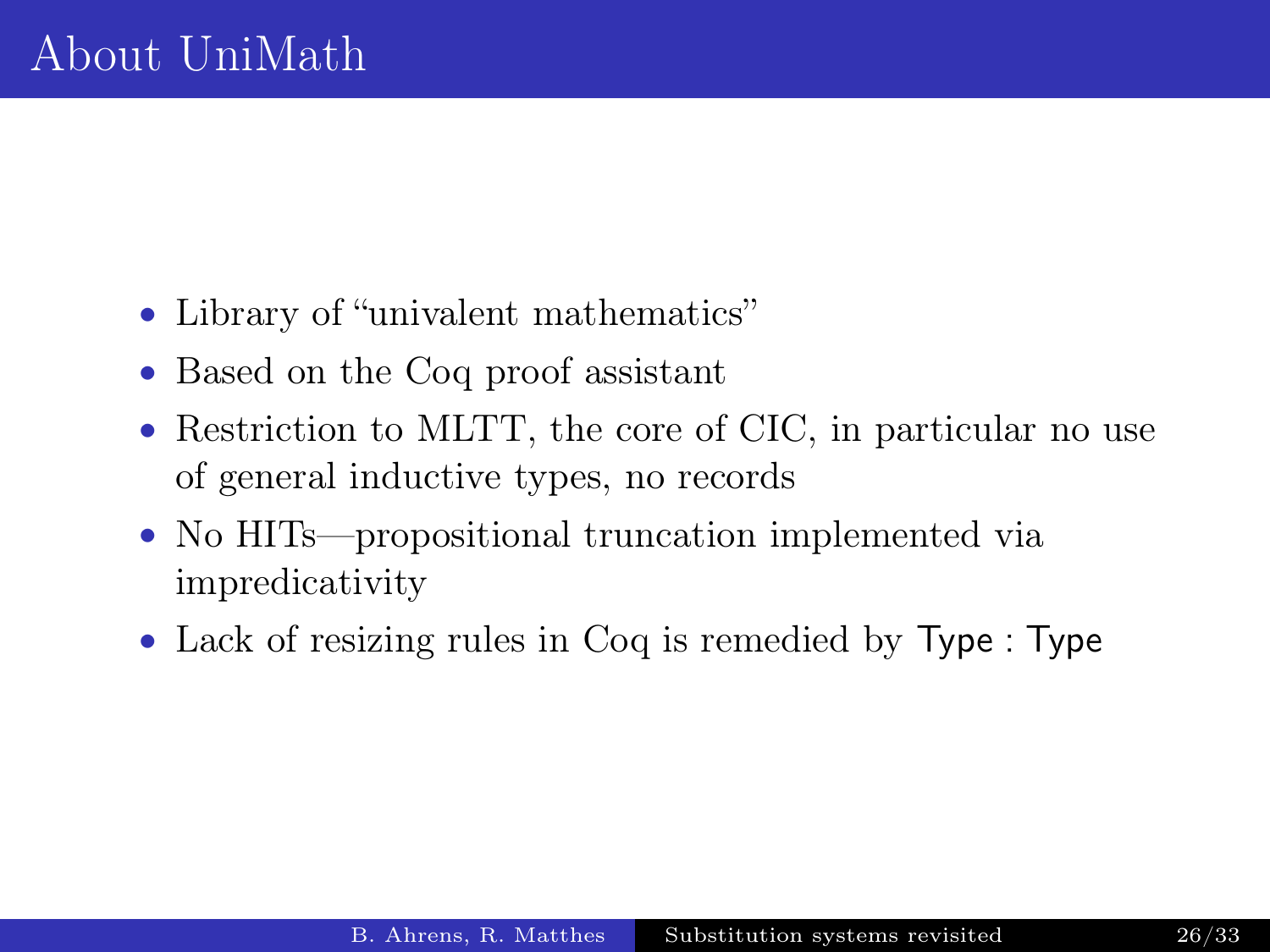- Extensional features of UF compared to IMLTT are crucial for avoiding setoids in implementation of categories
- Univalent Foundations is a principled way of adding those extensional features axiomatically
- Reusing and extending the existing library of category theory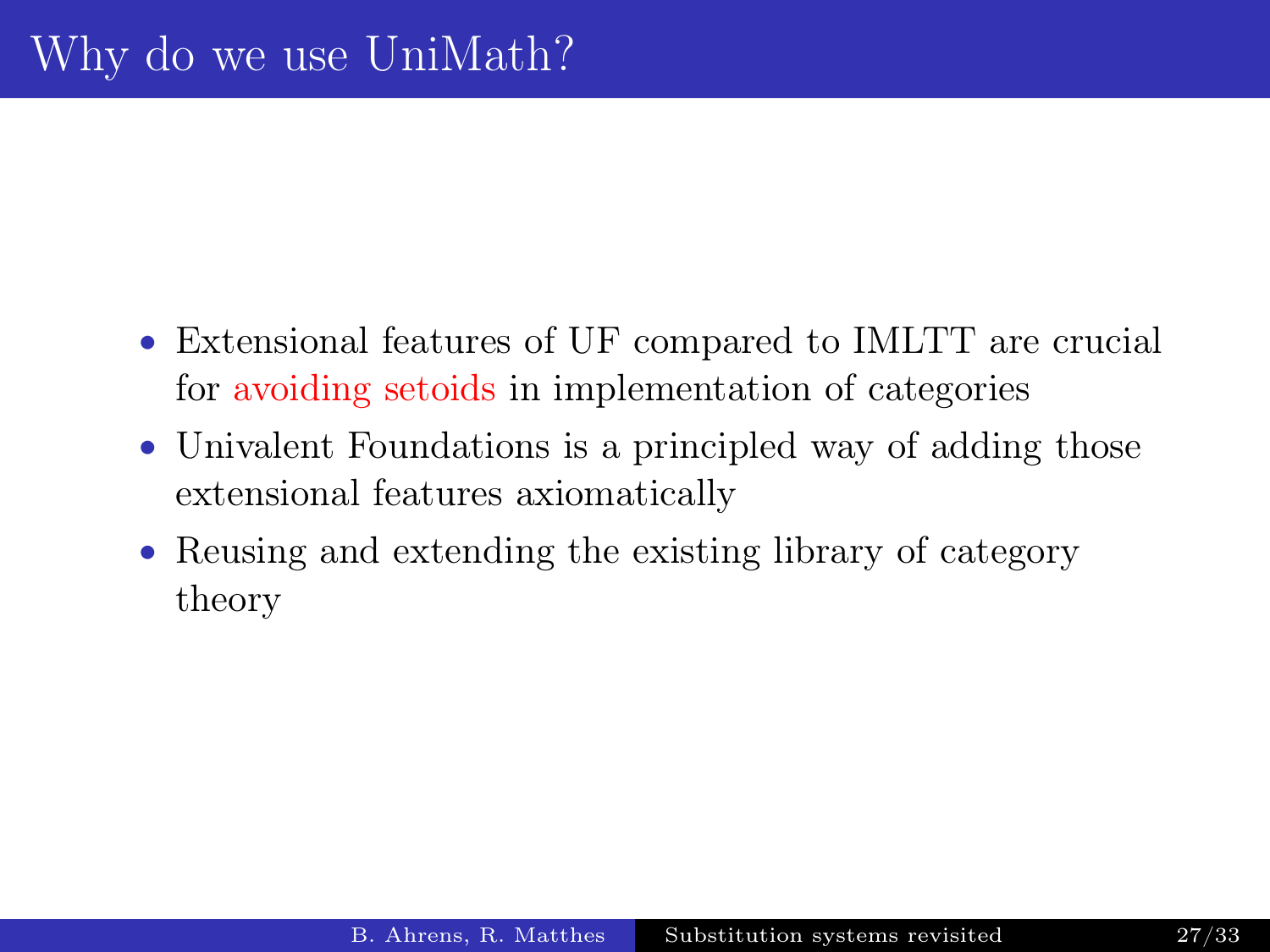# Challenges when formalizing results in UF

- Passing from a "very extensional" setting to a not quite as extensional one
- $\rightsquigarrow$  mathematically well-typed statements become non-welltyped (w. r. t. the unaltered Coq type-checker without universe constraints)
	- More specifically, main problem is source and target of natural transformations such as:

 $\alpha$  : F · Id  $\rightarrow$  G vs.  $\alpha$  : F  $\rightarrow$  G

• HoTT teaches us how to reason about transport, but it is still best not to transport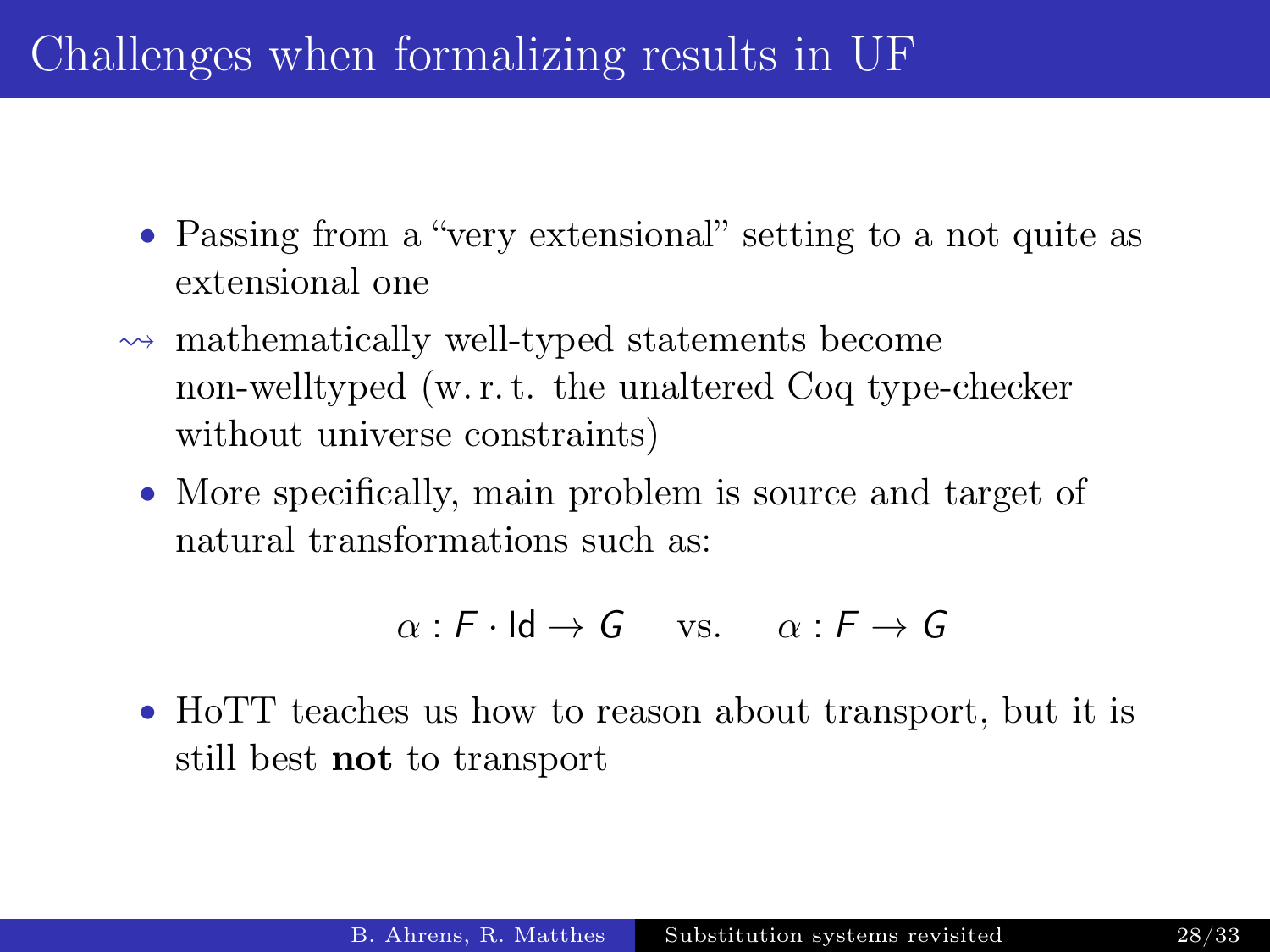### A well-hidden problem

- Functor law  $F(f \circ g) = Ff \circ Fg$ , for  $f : a \to b$  has many occurrences of (implicit) parameter a.
- Can have non-convertible types  $a \not\equiv a'$  such that  $F_{a,c}(f \circ_{a',b,c} g)$  is still well-typed, e.g.,

$$
f: \left(F \cdot (F \cdot F) \to F\right) \equiv \left((F \cdot F) \cdot F \to F\right)
$$

- Rewriting with functor law fails mysteriously in such a situation. . .
- After applying  $H$  to f, we lose convertibility of the types:

$$
Hf: \left(H(F \cdot (F \cdot F)) \to HF\right) \quad \not\equiv \left(H((F \cdot F) \cdot F) \to HF\right)
$$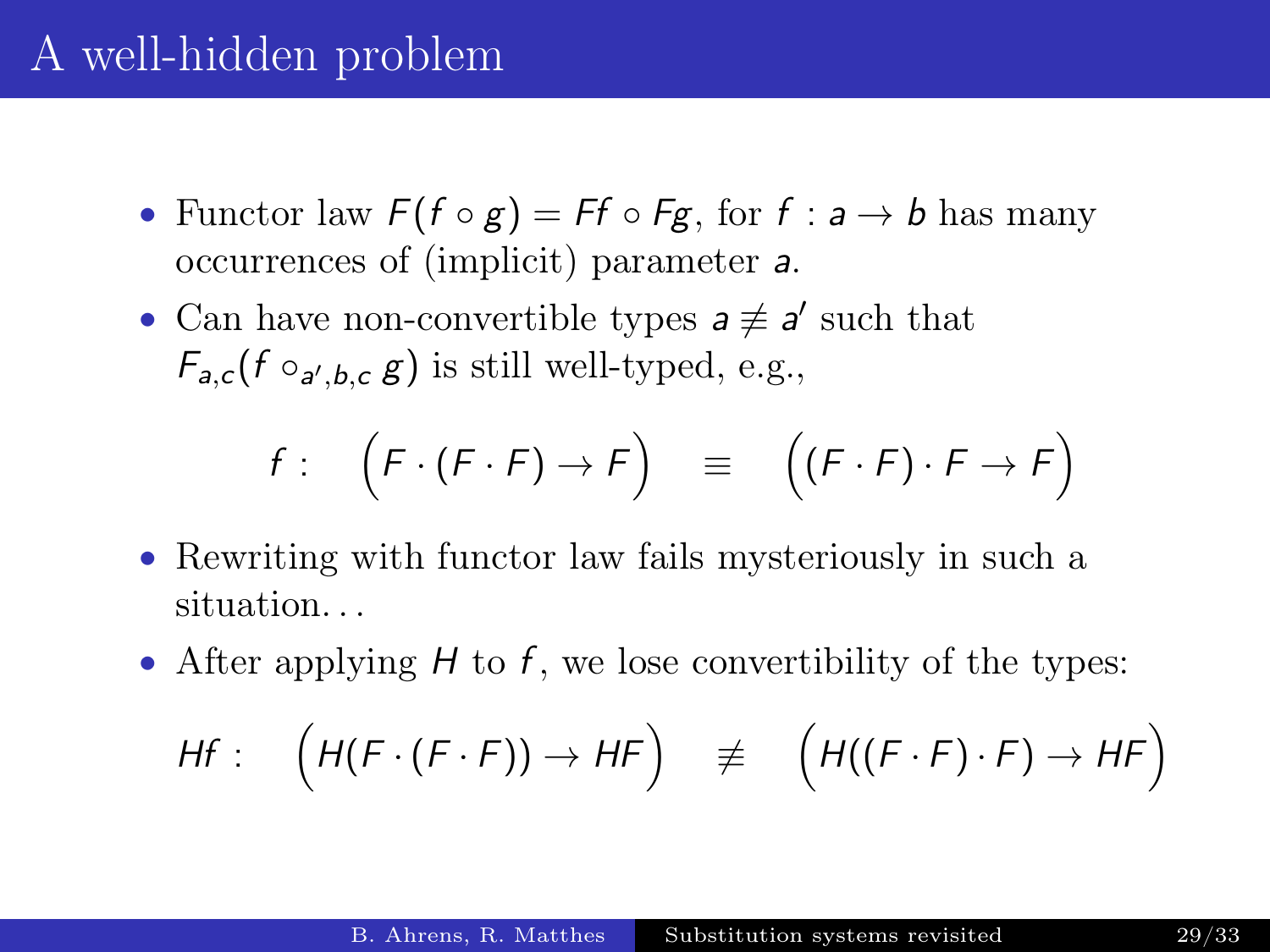- Main theorem of Matthes & Uustalu 2004 formalized
- (Pre)category of hss, and proof that functor to monads is faithful
- approx. 2000 loc
- main difficulty in the proofs: Coq rewrite tactic unable to find the subterm to replace, even when hypothesis is fully instantiated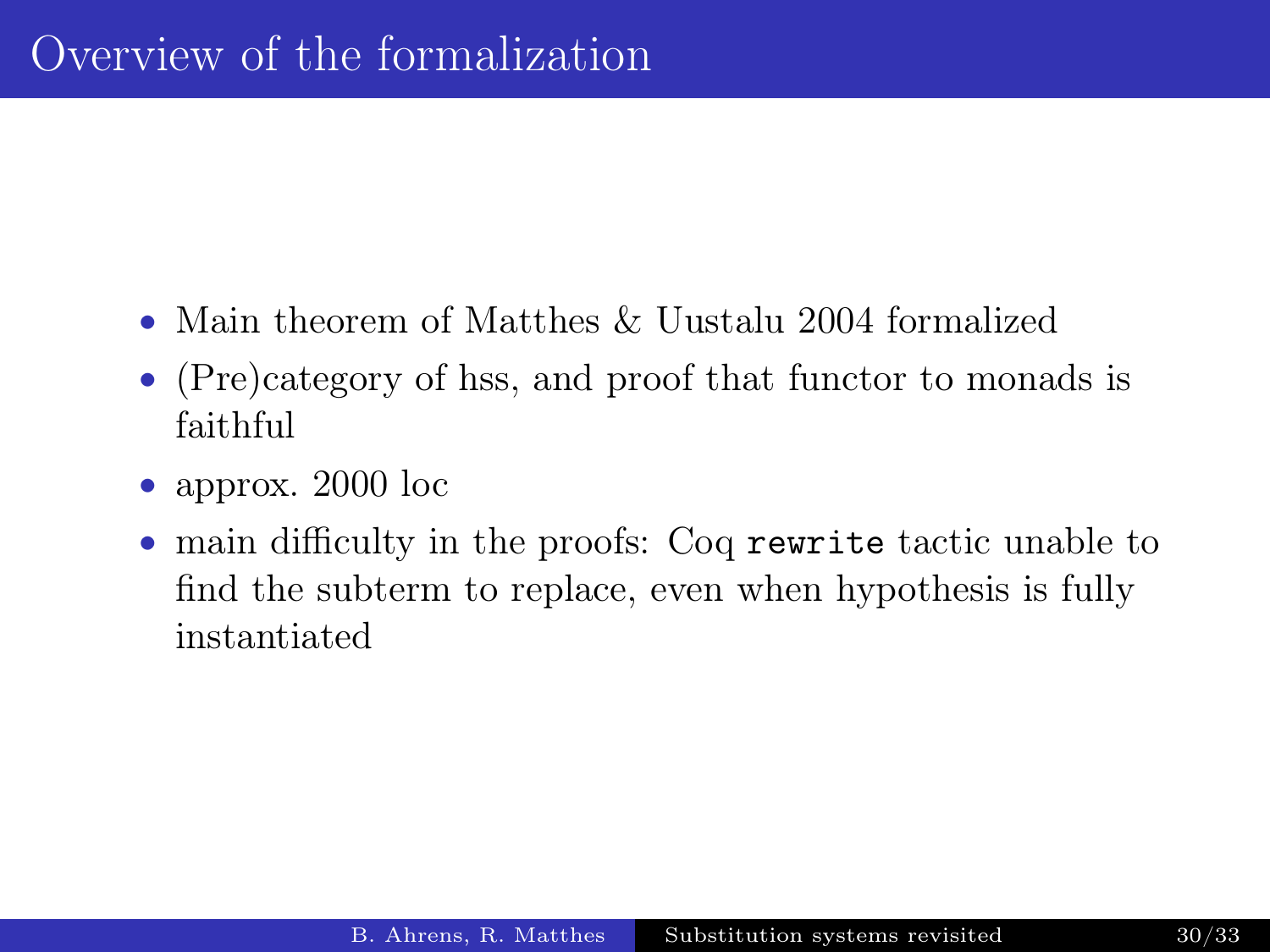A very general notion of terms involving binding has been studied. The concept of substitution systems embodies the vision that substitution is essentially a homomorphism. Monad laws are not built into the systems but derived. The notion is not dependent on representation of a least or greatest fixed point.

As original contribution, we organized heterogeneous substitution systems into a category and found that the structure of the category of monads is implied. We constructed initial hss from initial algebras and extended the example of evaluation of explicit flattening to this richer categorical setting.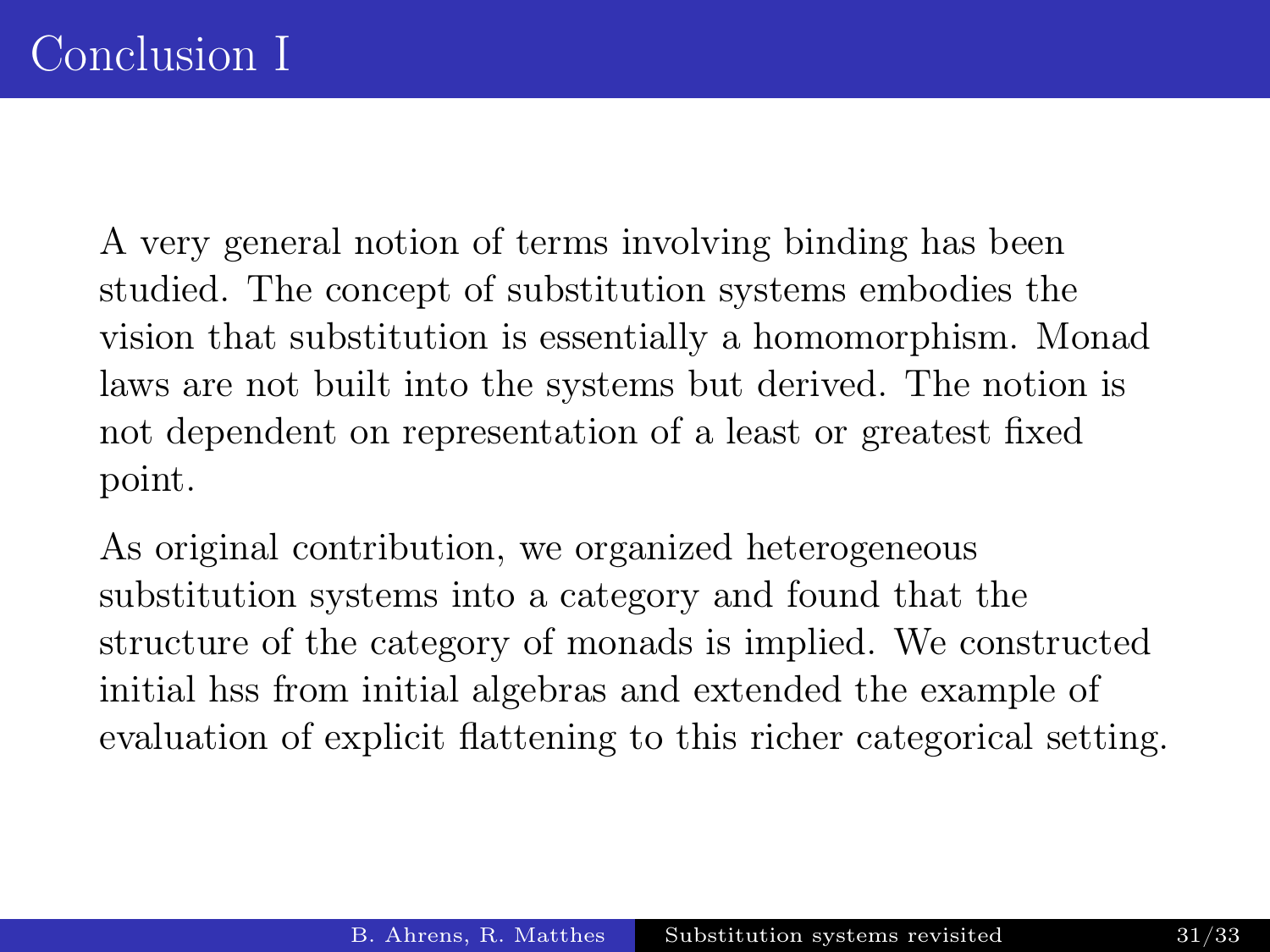The notions and basic properties, as well as the result that monads and monad morphisms are obtained, are formally represented by help of the UniMath library in the Coq system. Extensional reasoning was mostly possible, but fine-tuning was necessary for formulations of properties in order to have them type-check since the ambient system Coq is intensional type theory.

The system is in place so that concrete algorithms on these (generalized) term structures could be mechanically verified for their functional properties.